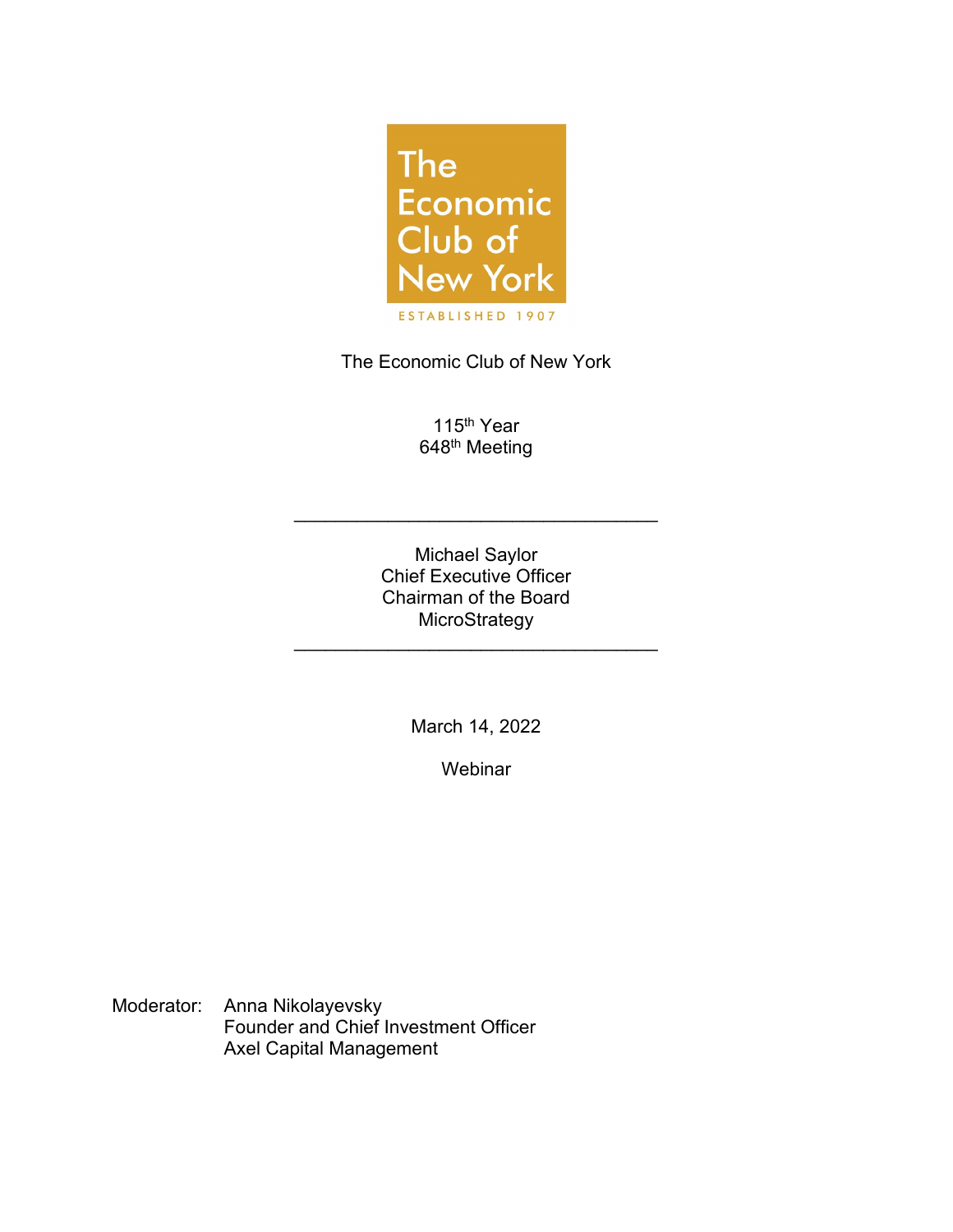Introduction

President Barbara Van Allen

Okay, first, good afternoon and welcome to the 648<sup>th</sup> meeting of The Economic Club of New York. I'm Barbara Van Allen, President and CEO of the Club. And it's certainly an honor for me to be here with everyone. And I want to be sure that everybody is aware that this year is actually the 115<sup>th</sup> anniversary of The Economic Club of New York. So here's to the Economic Club. So it's really nice also to be back together in person since our last in-person event in December with Commerce Secretary, Gina Raimondo, which was also a wonderful event. And we'll be telling you more in-person coming up at the end of this hour.

As many of you know, The Economic Club of New York is the nation's leading nonpartisan forum for discussions on social, economic and political issues, and we believe our mission is as important today as it's ever been in its 115 years. A special welcome to members of the ECNY 2022 Class of Fellows – a select group of diverse, rising, next-gen business thought leaders as well as students joining us virtually from CUNY Graduate Center, Rutgers University, and Fordham University.

This is actually our second discussion, I'm sorry, third discussion in our Club's Crypto Series. And we're particularly honored to have in person today our guest, Michael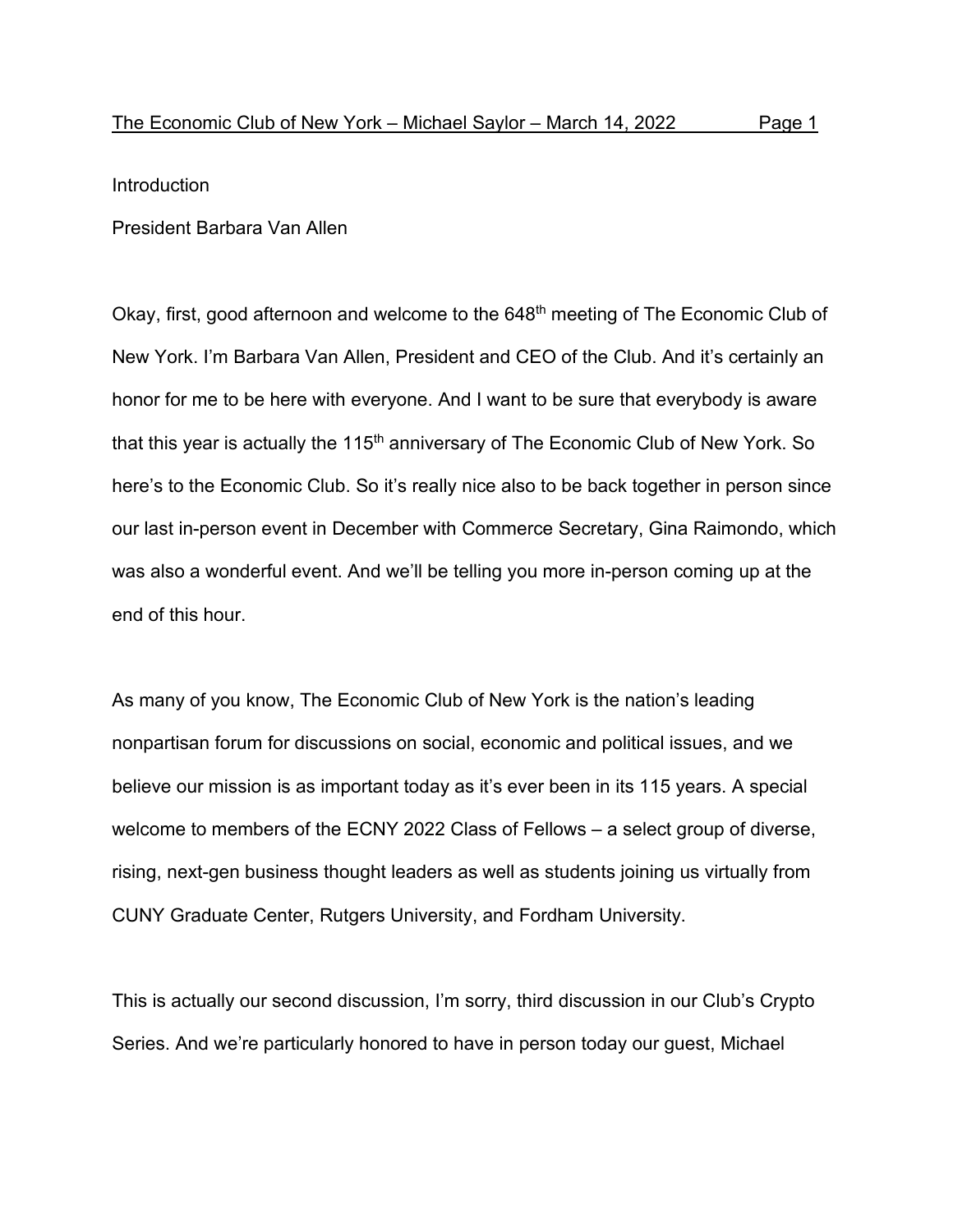Saylor. Michael is a technologist, an entrepreneur. He's a business executive, a philanthropist, and best-selling author. He currently serves as Chairman of the Board of Directors and Chief Executive Officer of MicroStrategy.

Since co-founding that company at the age of 24, Michael has built MicroStrategy into a global leader in global intelligence, mobile software, and cloud-based services. He's authored *The Mobile Wave*: *How Mobile Intelligence Will Change Everything*, which earned a spot on the *New York Times* bestseller list. He attended MIT, receiving a S.B. in Aeronautics and Astronautics and an S.B. in Science, Technology, and Society.

The format today will be a conversation with our moderator and Club member, Anna Nikolayevsky, founder and CIO of Axel Capital Management. As a reminder, this conversation is on the record. We do have media in the room and participating virtually and it's being live-streamed. Now, without further ado, if both of you would like to come forward, the stage is yours. And I'll come back up at 12:58. Thank you.

## Conversation with Michael Saylor

ANNA NIKOLAYEVSKY: ...start by just telling us how you got interested in crypto and what was the method by which you educated yourself about this technology?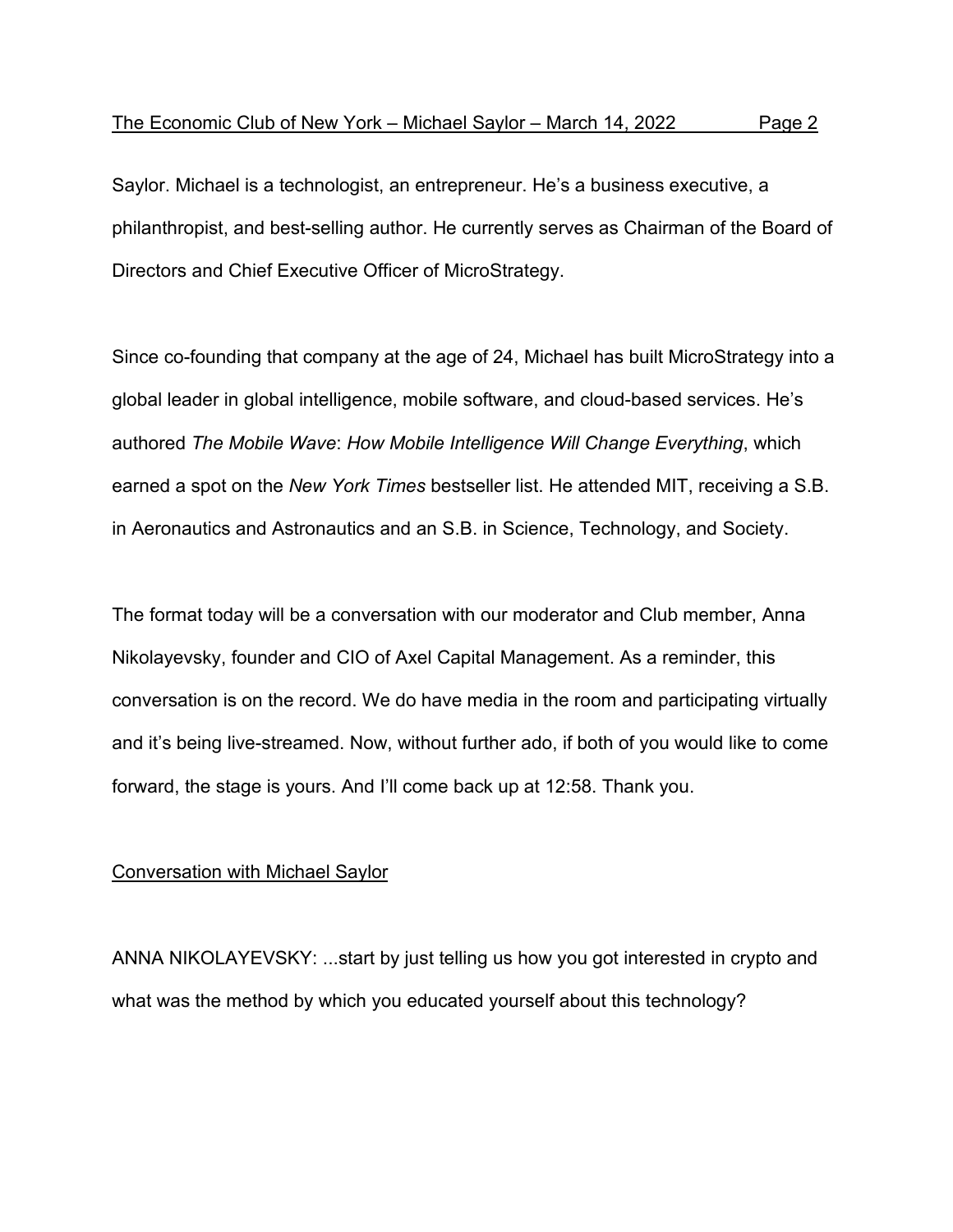MICHAEL SAYLOR: Sure. In March of 2020, we had a publicly-traded company with a billion-dollar market cap and we had about \$550 million in cash, a \$500 million revenue run rate, and we were generating, we expected to generate about \$75 million or more in cash flow a year. The stock was in the tank. We'd been forsaken by our investor, beta.

The view from the investment community was the cash is generating zero percent yield. Interest rates are going to stay at zero for the next few years. The cost of capital traditionally was the S&P index, which has been 10% a year return for 100 years. But by the second quarter of 2020, it was pretty clear that the S&P was going to be up 30% on the year. The cost of capital had tripled. We, in essence, had a negative real yield of - 25% on \$500 million and we were looking at destroying \$250 million of shareholder wealth.

Meanwhile, if 2,000 people worked themselves as hard as they could, we could generate \$75 million of cash flow. And what I saw was we were on this inflationary treadmill where everybody working as hard as they can doing 100,000 things right would generate \$75 million in value and we would destroy \$150 million in value just by holding the cash. And that was frustrating.

You know, if you were a high-growth digital monopoly – Google or Facebook – you're going 20, 25% a year, or Amazon, you have infinite money, a lot of power. But if you're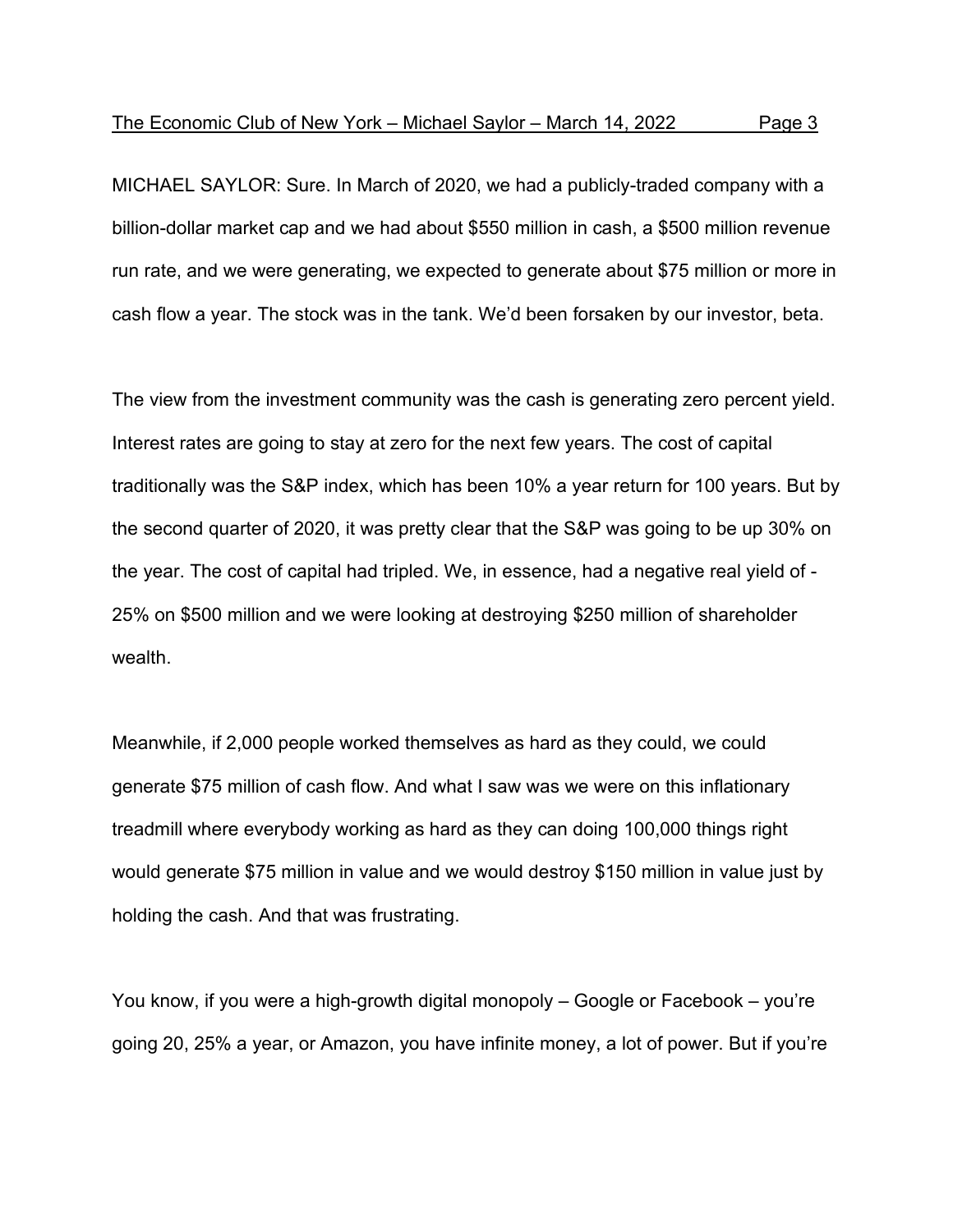a low-growth, like 2, 3, 4% growth company and if the monetary supply, if the monetary supply expands at 20% a year and you're growing 2% a year, you can't keep up. So we were on this treadmill, like a gerbil wheel, and I would say my conclusion is the road to serfdom is working exponentially harder for a currency growing exponentially weaker.

And the reason I discovered crypto was I realized that if we basically bought our stock back and returned all \$500 million of cash to the shareholders, our stock would go from \$120 a share to \$60 a share. We'd have no capital. The stock options to the employees would be under water. A third of our employees would be sniped away by Amazon, Google and Facebook. It was a fast death. We were going to go to zero. Our revenues would go negative. Our cash flow would go negative. We'd have no assets and that's the end.

So if we held the cash, it was a slow death. We're basically losing \$100 million in shareholder value a year while we're making \$50 million. We could work for a decade. We're going nowhere. The stock was dead money. It was not a speculation. I would go to an investor conference and like eight people would show up. Like no one cared. We were a publicly-traded company and I thought this is a problem. And so our choice was a fast death, a slow death, or take a risk.

And while we were, we had in the second quarter of 2020, we had the example of Main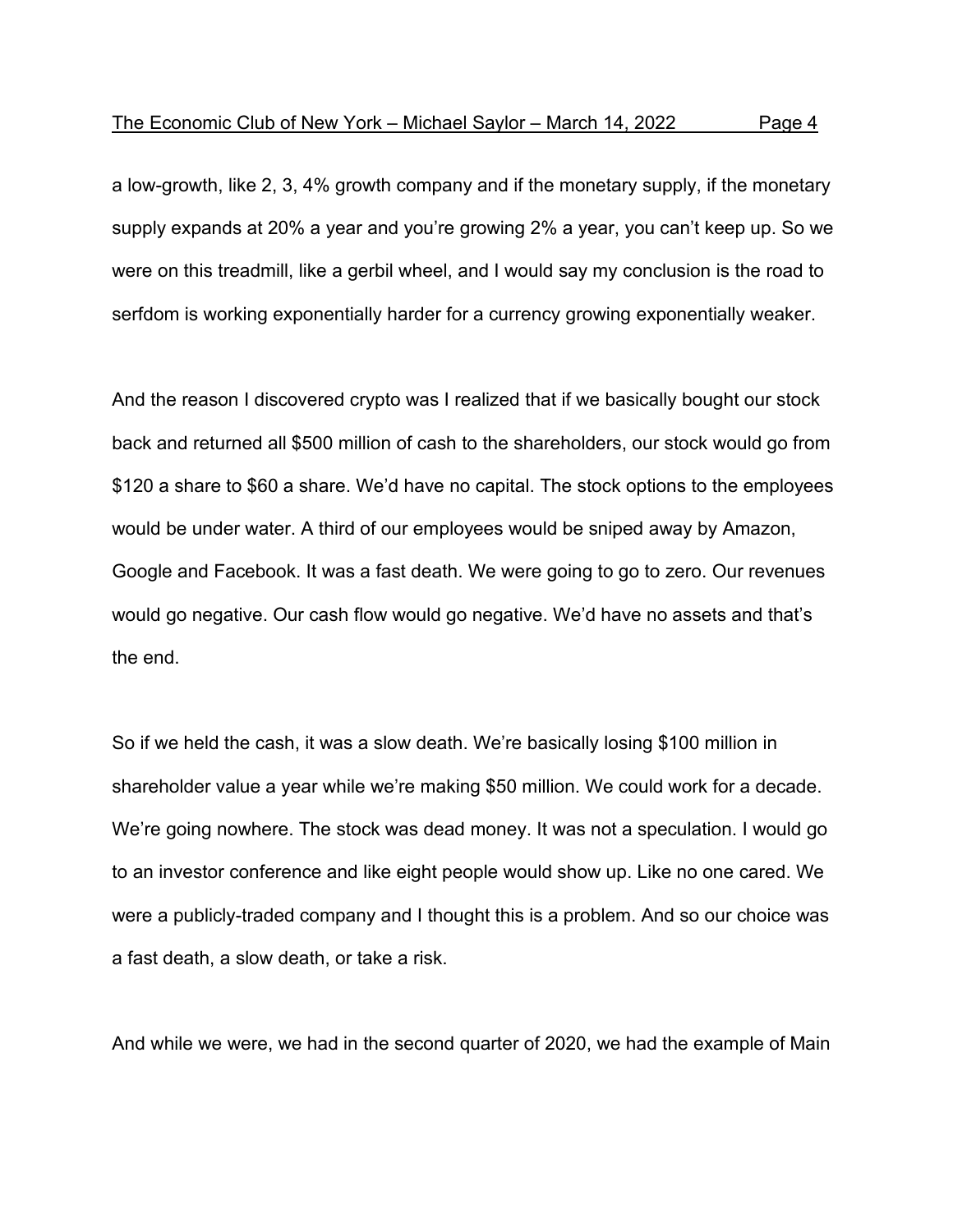Street companies shut down, restaurants are closed. Everything is difficult if you're manufacturing, if you're providing services, you know, cruise lines, no airlines. Difficult. But then you had Wall Street's example, which is if you had a few billion dollars of S&P stocks, first there's a panic and then they recovered when the Fed started loosening our monetary policy. And what I realized was if you were an asset-rich or property-rich business, then loose money supply, loose monetary policy is beneficial to you. But if you were working for future cash flows through manufacturing or service, loose money policy is detrimental to you.

So we decided that we would try to convert our company from holding dead assets, cash, to holding a property that would appreciate in value faster than the money supply expanded. And so the question is what would that be? And that's when we discovered crypto, I thought, can I buy \$500 million of real estate? Can I buy \$500 million worth of art? Can I buy \$500 million worth of gold? Can I buy \$500 million worth of stocks? Well, we're an operating company, a public operating company so you can't have more than 40% of your balance sheet invested in securities. So that was a little bit of a problem. You can't just go buy an S&P index.

But even if I could buy the S&P index, my shareholders would have said we can buy the S&P index, that's not differentiating for you. So it wasn't really politically viable and it wasn't technically viable for us to just go buy a portfolio of stocks. In April or May of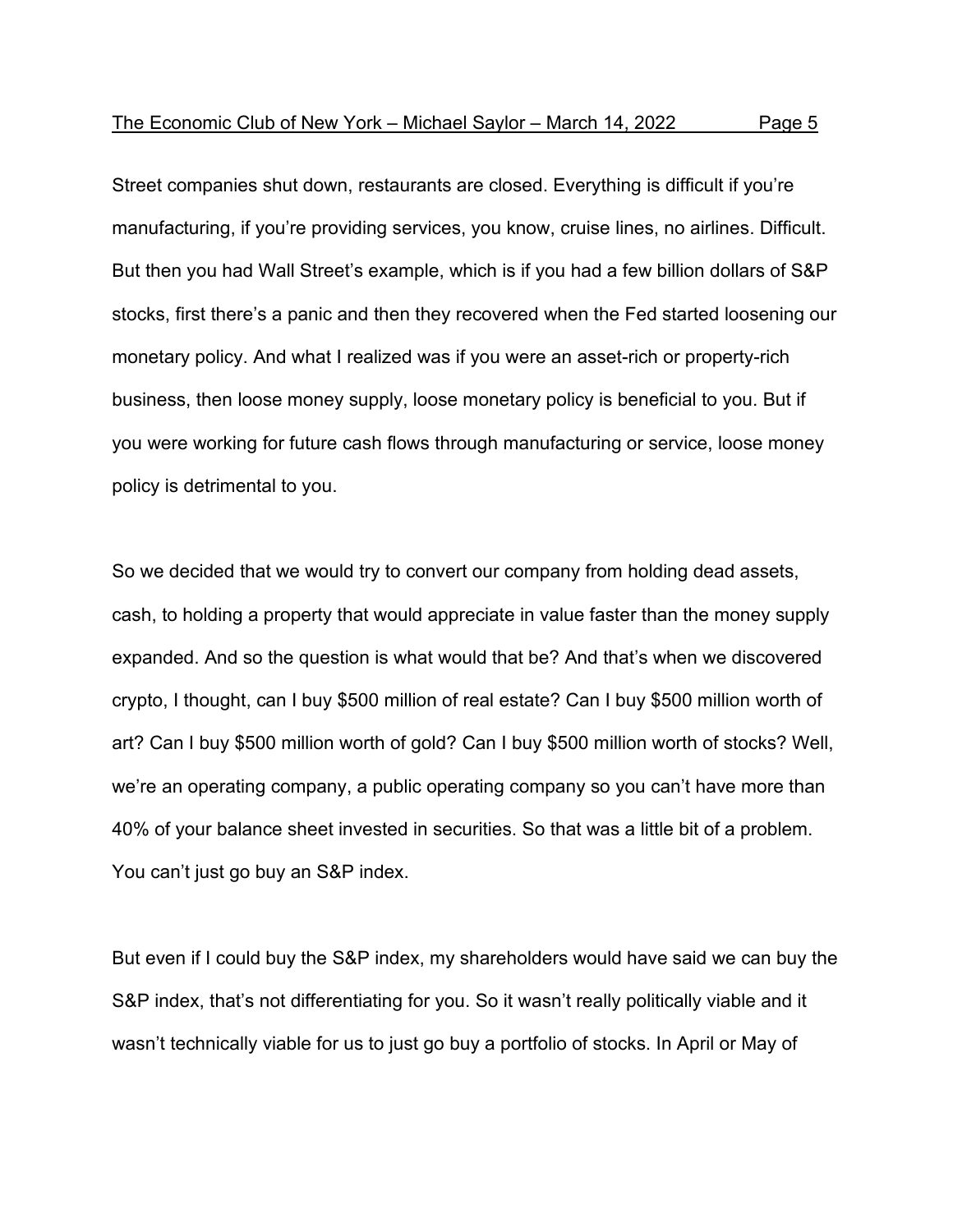2020, you can't just go buy a well-priced portfolio of art or real estate either. So I thought gold or something that looks like digital gold.

And I thought about gold really hard and then I discovered crypto and what I realized is, you know, what if I could design a crypto gold? I think the idea that Satoshi came up with bitcoin was let's perfect gold. So you could think about bitcoin as many things. You can think of it as digital gold, digital property, digital money or digital energy but I'm just going to roll it back to digital gold and say what is that?

What if I took 6 billion ounces of gold and I said, no, I'm only going to have 21 million ounces and I'm going to put it in a virtual coin and I'm going to make it sub-dividable by eight decimal points, by 100 million. If I only had 21 million virtual ounces of gold and if I took the weight out, and then if I eliminated gold mining forever, you can never, I reduced the supply and I made it impossible to make any more.

And then if I said you can program it and put it on an iPhone, and you could move it at the speed of light, you know, a billion dollars of virtual gold moving on a crypto L1 network, the base layer network, moves in a few minutes for a few dollars. But that billion dollars of gold moving on the L2 network, the Level 2, what we call lightning, moves in a few seconds for a few pennies. And that billion dollars moving on a Level 3, what you would think of as Coinbase or Cash App, or Binance or any other, or FTX, that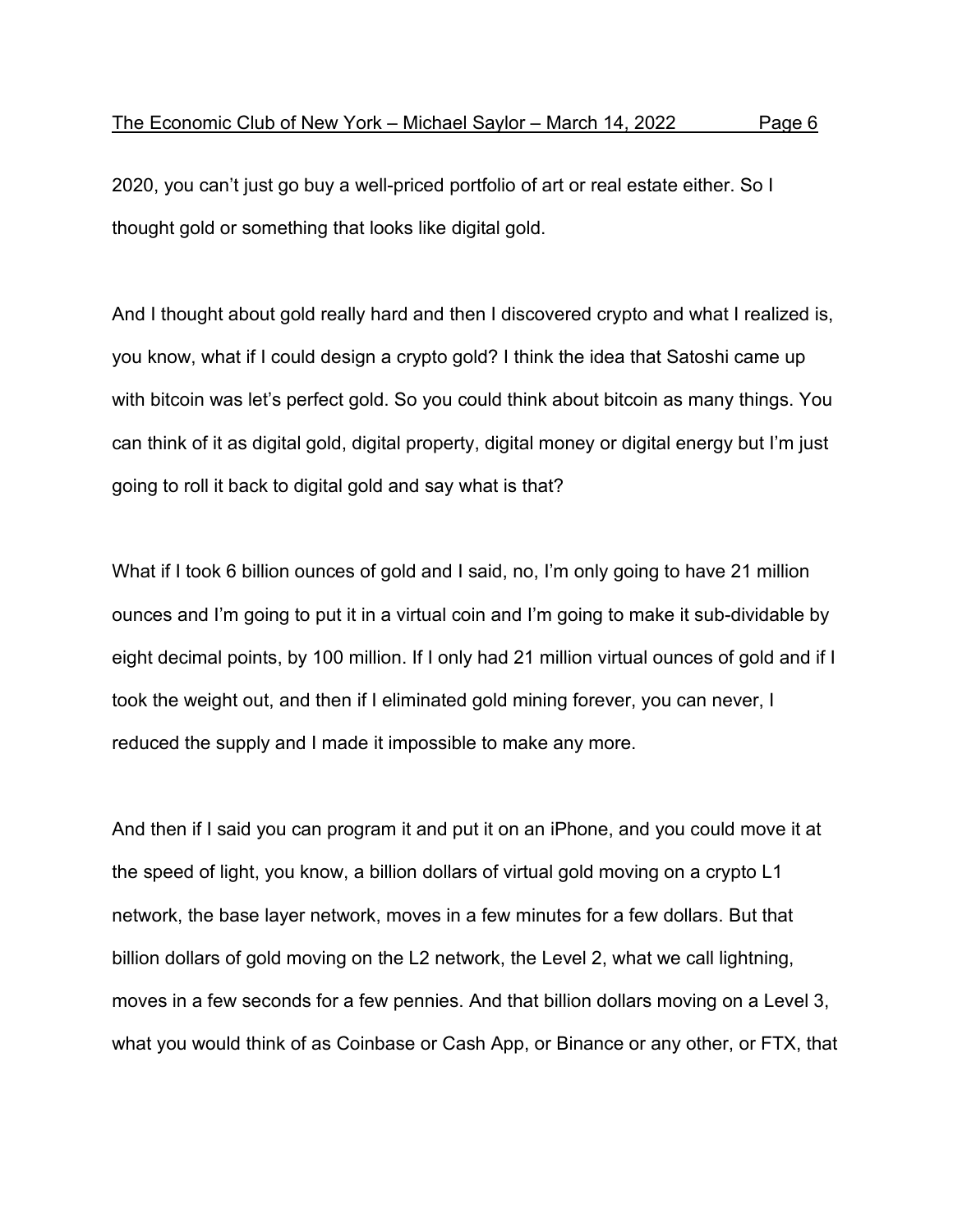moves in milliseconds for nothing.

So I thought, well, that's, it's kind of interesting because it's a better gold than gold because you can't make any more of it. Also you can take personal custody of a billion dollars of it and no one can take custody of a billion dollars of real gold. It would be 30,000 pounds. So real gold is centralized with custodians. You don't have a lot of options for counterparties. Real gold is dead money. It sits in a vault. You can't get rent on it. And we'll get to that when we talk about DeFi, right? You can't get rent on it. On the other hand, you can't really develop, an Apple computer is never going to want to give 8 billion ounces of real gold to people with iPhones. Not going to happen.

So real gold was this idea of portable money in a bearer instrument. But bitcoin was crypto gold, this idea that I want portable money in a bearer instrument that also is digitally transformed into a digital asset. And once I saw that, I thought, well, I really want gold, but I really want a big tech monopoly network. Like I want the Facebook of money, or I want the Google of money. I want to own Facebook stock.

I had an experience about ten years ago when I wrote *The Mobile Wave*, I said, well, the world's going to be transformed by billion person networks – Apple, Google, Facebook, Amazon. And they are the digital transformation of retail, digital transformation of maps, of music, of messages, of relationships. And that's a pretty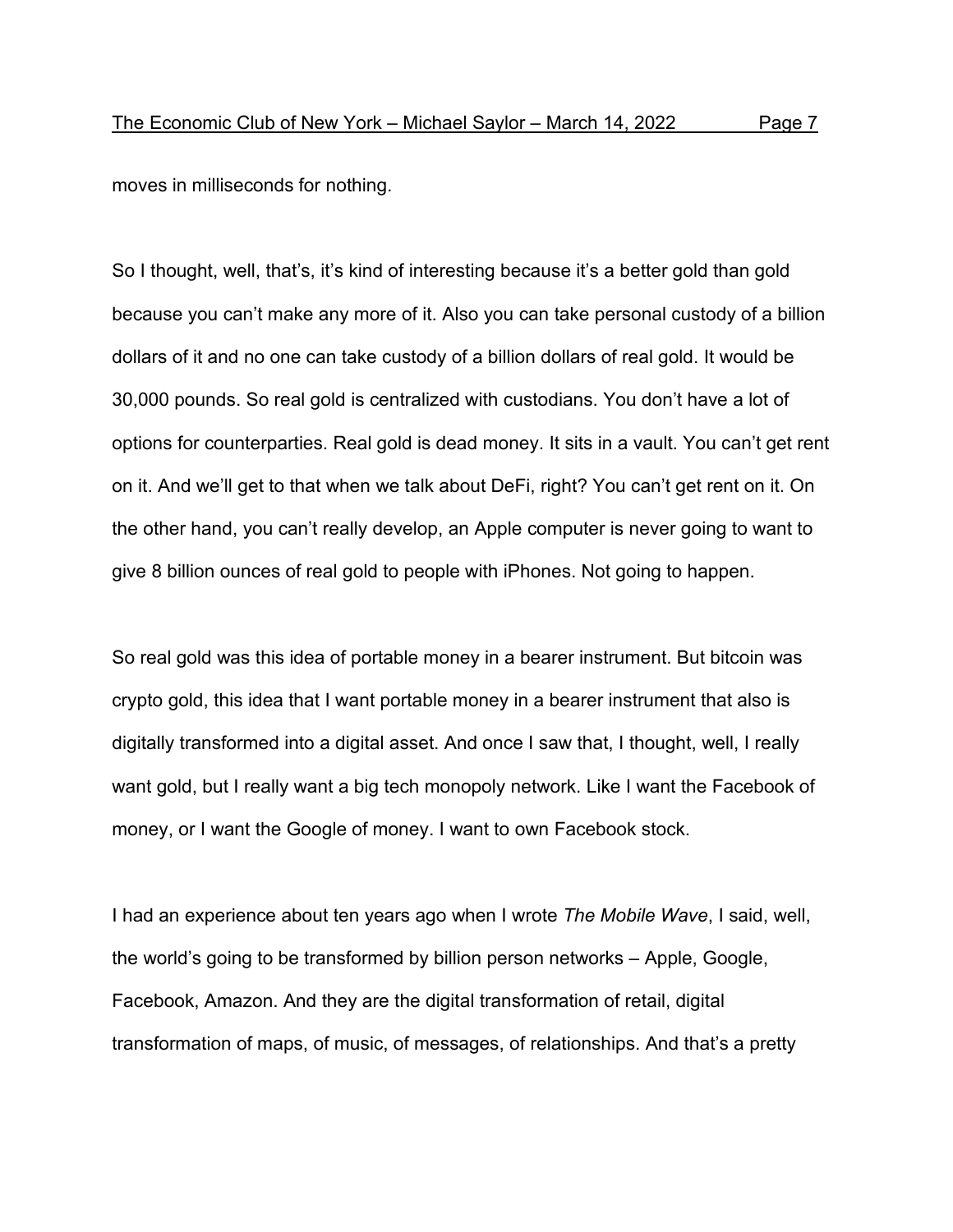good idea because you've got a billion people in a network and you could shoot the product to them over the weekend for a nickel. And you could change the world. It's worth a trillion dollars. You buy the stocks, hold them a decade, you get a 20X return.

Pretty much all the good tech ideas were something everybody needed, nobody could stop, and few people understood. And that describes FAANG stocks about ten years ago. As a personal investor, I made \$500 million as a personal investor on those FAANGs. And I did it in, I did it literally on a phone call, 15 minutes, buy the thing and wait. But as a professional investor, as a MicroStrategy CEO, I worked 2,500 people to death for ten years to get nowhere. And the experience of working as hard as you can for a decade to get nowhere versus holding an asset that's a monopoly and getting a 20X return was indelibly inscribed on my brain.

So in March of 2020 came, I said, you know, the last time I saw this a decade ago, we just bought, you know, digital monopolies and I waited. This time around, what's the next digital monopoly and I thought, well, a digital monetary network that a billion people need, nobody can stop, not many people understand, and that looks like bitcoin. So found the bitcoin, asked the question, the institutional question you've got to ask, if I showed you crypto gold, it's perfectly engineered. It's like, you know, if you wanted to design perfect gold, you can't make any more of it, you can't re-hypothecate it. You can move it at the speed of light. What's not to like? And the answer is the Ray Dalio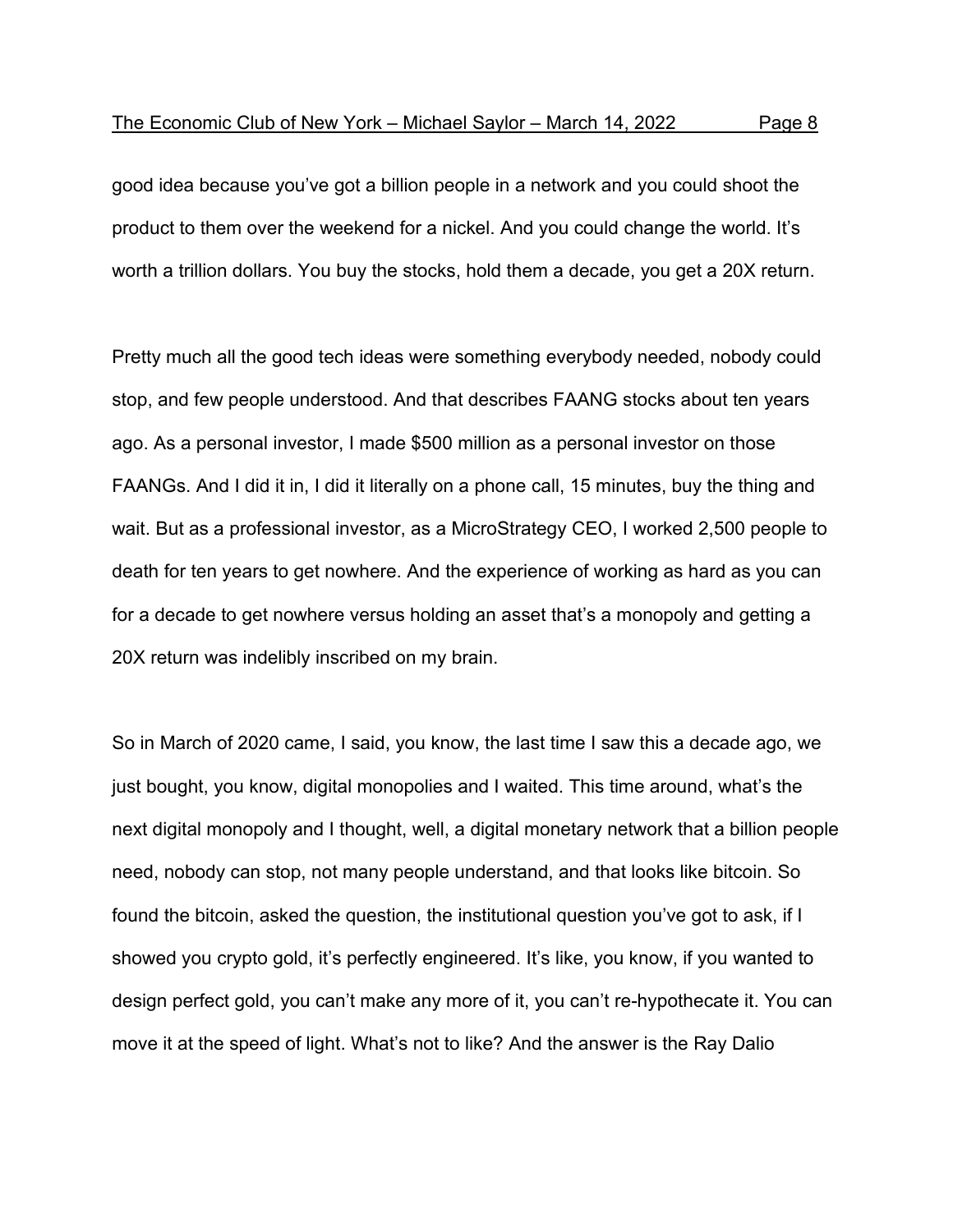answer. It's too good to be true, someone's going to ban it.

So the question is, will it be banned? Will it be hacked? Will it be copied? Right? And you can't really know that for the first ten years, but my exercise was once I saw it engineered, what in theory is the perfect, perfect synthetic, non-sovereign store of value instrument, in theory it's great. But is it Yahoo or is it Google? Is it MySpace or is it Facebook? You've just got to figure out if it's the winner. And you want Apple because Apple made all the profit in the mobile phone market and everybody lost money to compete with them. So there's a winner and there's the followers. And so is bitcoin the winner?

And I had studied. I looked at all 10,000. And I had the advantage of hindsight because I had seen 10,000 things launch and bitcoin had beaten all of them. I had the advantage of the block size wars. When bitcoin was forked and copied and all the copies went towards zero. They were failing. And I had the advantage of lots of more intelligent people than me taking risks and I was able to duck all the other historical challenges. And we came in at just the right time.

So our conclusion was, no, it's not going to be banned, because it's digital property. The IRS designated it as property. If you thought it was a currency, it might be banned. Currencies are a medium of exchange that are taxable on transfer, so it's not a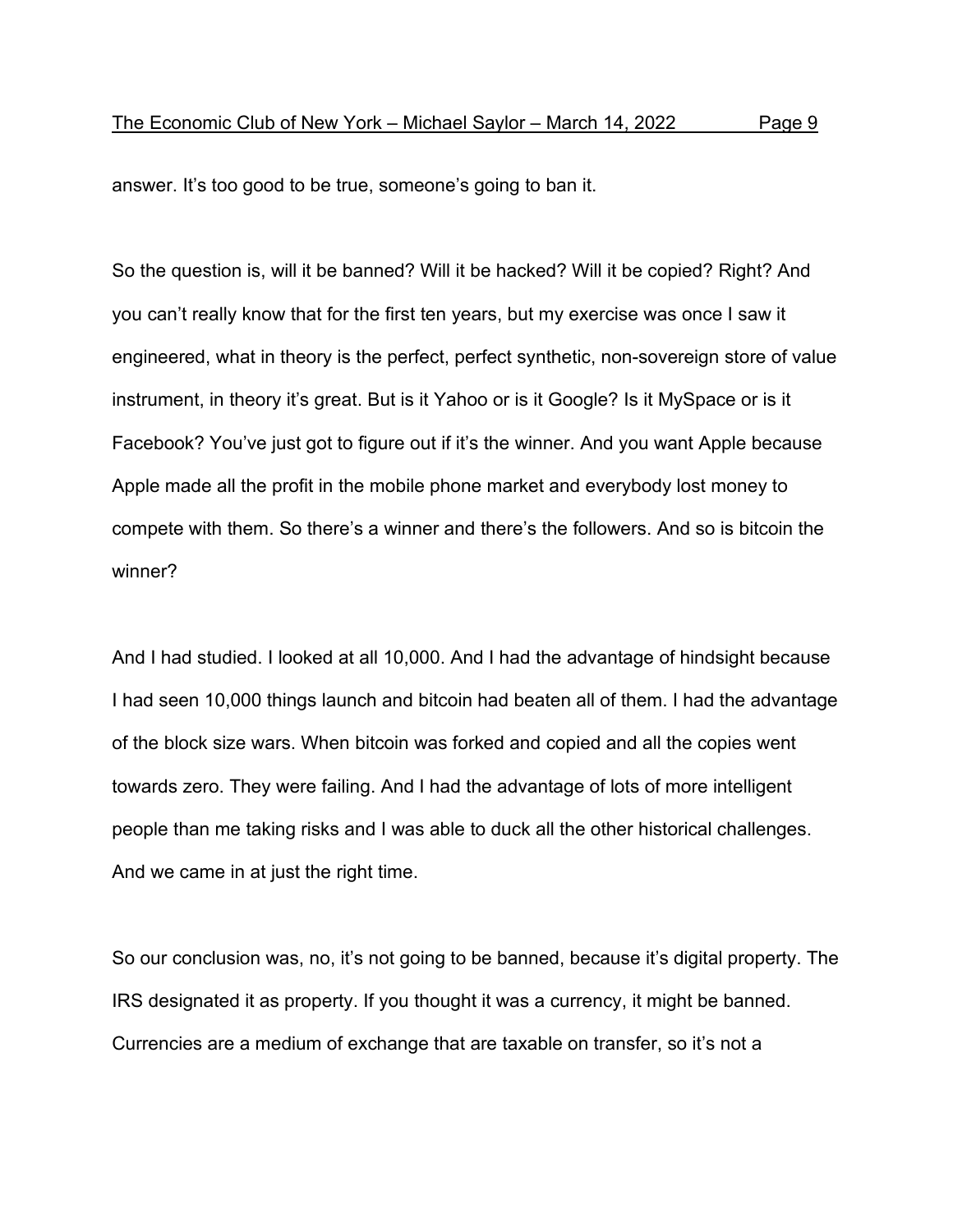currency. If you understand it as property, then you're over this Treasury issue and you're over the tax issue. Then the question is will it be hacked? No, it's the most secure network in the world and it's running on millions and millions of computers. And even when it's hacked by a nation-state, no one is able to hack it. And the copies failed.

So we were able to get comfortable that this is the institutional grade reserve asset in the crypto space. And since it wasn't feasible for me to buy \$500 million of Picassos and it wasn't feasible to buy a sports team. You could buy trophy assets, right? Not feasible for me to do it in July or August of 2020. Then what is the fungible, liquid, scarce, desirable property that you could buy as an inflation hedge that might accrete in value faster than the rate that the money lost its value? And the answer is bitcoin. So that's why we got into the business.

ANNA NIKOLAYEVSKY: Can you compare bitcoin to real estate and the correlations and differences?

MICHAEL SAYLOR: Yes, good question. If bitcoin was digital gold, well, I'd buy a block of it and I'd sit on it for a decade or for 100 years and then it's a store of value. It's a little bit better than gold, but a lot of investors realized you're not going to make any money in gold. Gold is a fanciful, mythical idea, but it's not really a winning idea.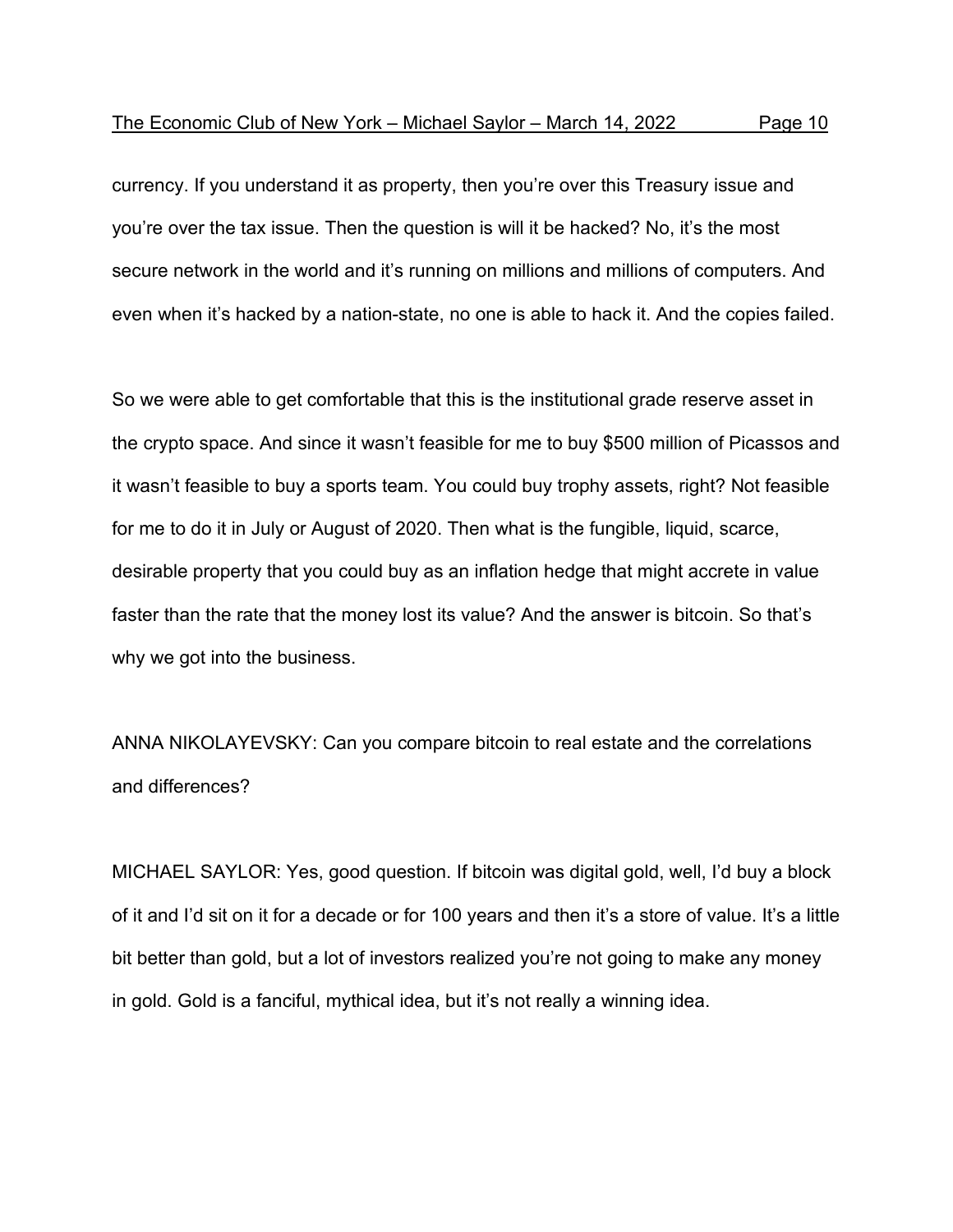It's hard to find, you know, of the Top 100 richest people in the world, you're not going to find anybody that made their money by investing in gold. Why? Because you can't rent it and you can't develop it. It's dead money. No one even wants to; they don't want to rent your gold. You can't put a lien on the gold. It's hard to upgrade the gold. So real estate is a better idea.

And the idea behind real estate or property is if I knew that the money supply was going to expand at 7% a year and I could borrow money at 3% or 4%, then I'd borrow a billion dollars, buy a billion of real estate. It accretes at 7, 8, 10% a year. My interest on it is 3, 4% a year. The arbitrage is plus 6 or plus 7. So everybody in New York knows this. The time-tested way to get rich is borrow a billion dollars, buy a billion dollars of real estate in New York, hold it for 20 years. And then refinance it, never sell it. Right? Just keep rolling it forward and refinance it. And if your grandmother or grandfather was smart enough to have bought New York City real estate and it's still in the family, you're probably doing okay. Well, that's the proper, you know, long property is a value proposition to get rich or to stay rich.

What is bitcoin? Well, bitcoin is digital property. The advantage of bitcoin over gold is I can have a billion dollars of bitcoin and I can rent it out to someone. The advantage of a billion dollars of bitcoin versus a billion-dollar building in New York City is the New York City building is interesting to people that want to do business in New York City, but a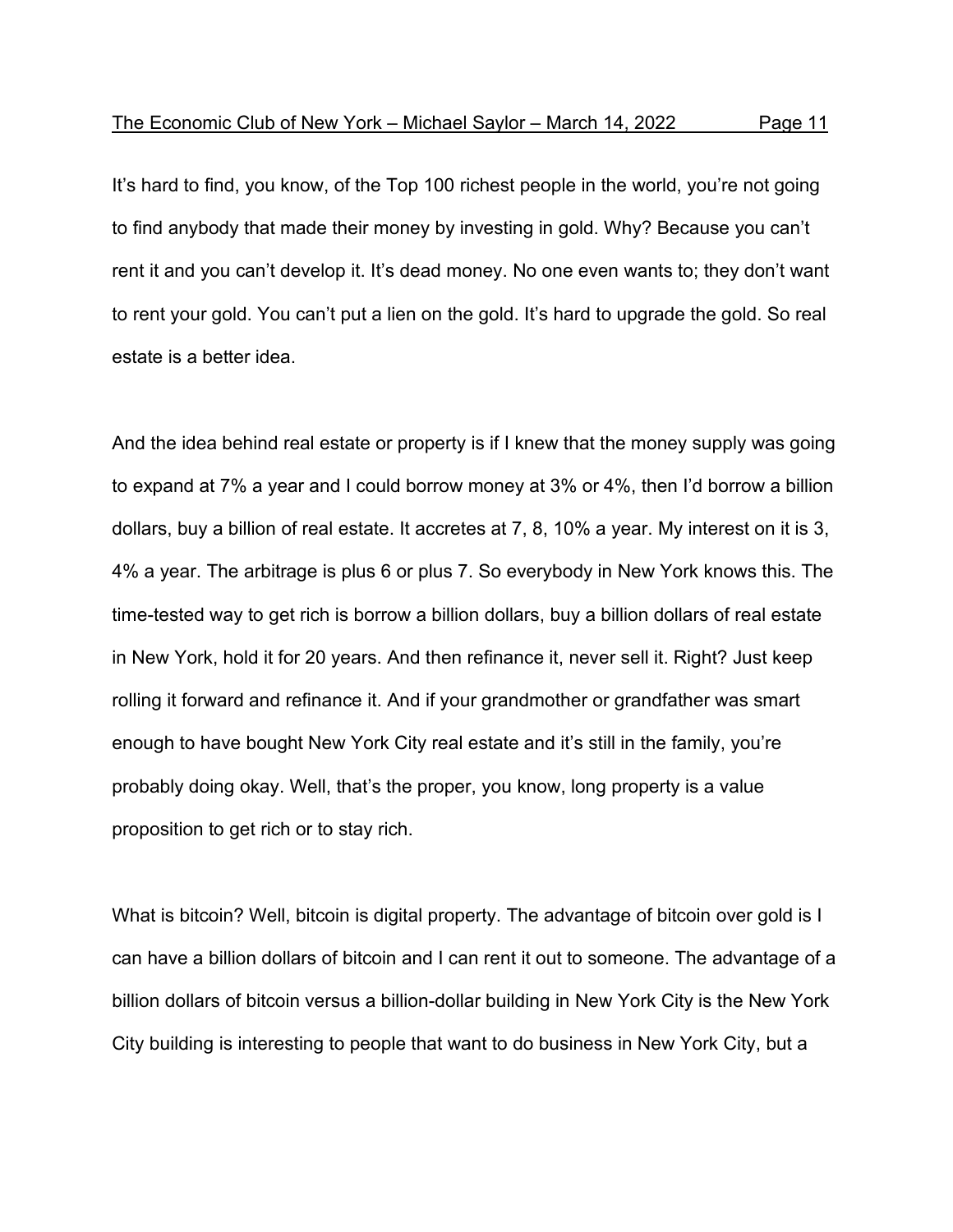billion dollars of bitcoin is interesting to someone that wants to do business in Singapore or Monaco or Hong Kong or London or Paris or San Francisco. In fact, it can be teleported anywhere on earth. Right? And that's one big advantage.

If you're lucky enough to buy the building in New York, good for you. But what if you were unlucky enough to buy the building in the wrong city, or what if there's a war, what if you owned a building in Kyiv or in Moscow right now? Right? You can't move the building. And that's the problem with real estate. What if you bought a billion dollars of real estate in Kansas or in Dayton, Ohio? Does it accrete at the same level as Manhattan? And the answer is no. So you have to pick the right place to put your billion dollars in the real estate business whereas with bitcoin, you invest a billion dollars and you can move it anywhere.

There's a couple of other advantages. When you think of it as digital property, imagine I re-conceptualized Manhattan as 21 million city blocks and I made it impossible to make any more. Okay, that's an upgrade because people can create more land. If you go to Dubai or Abu Dhabi, you can see they're literally creating land the same as in Monaco. And if I change your air rights, I can move up. And so you can't guarantee scarcity in real estate because of political interference and capital incentives to create more square footage. But if I'm capped at 21 million square feet in cyberspace and you can't make any more, then I've got a scarcity.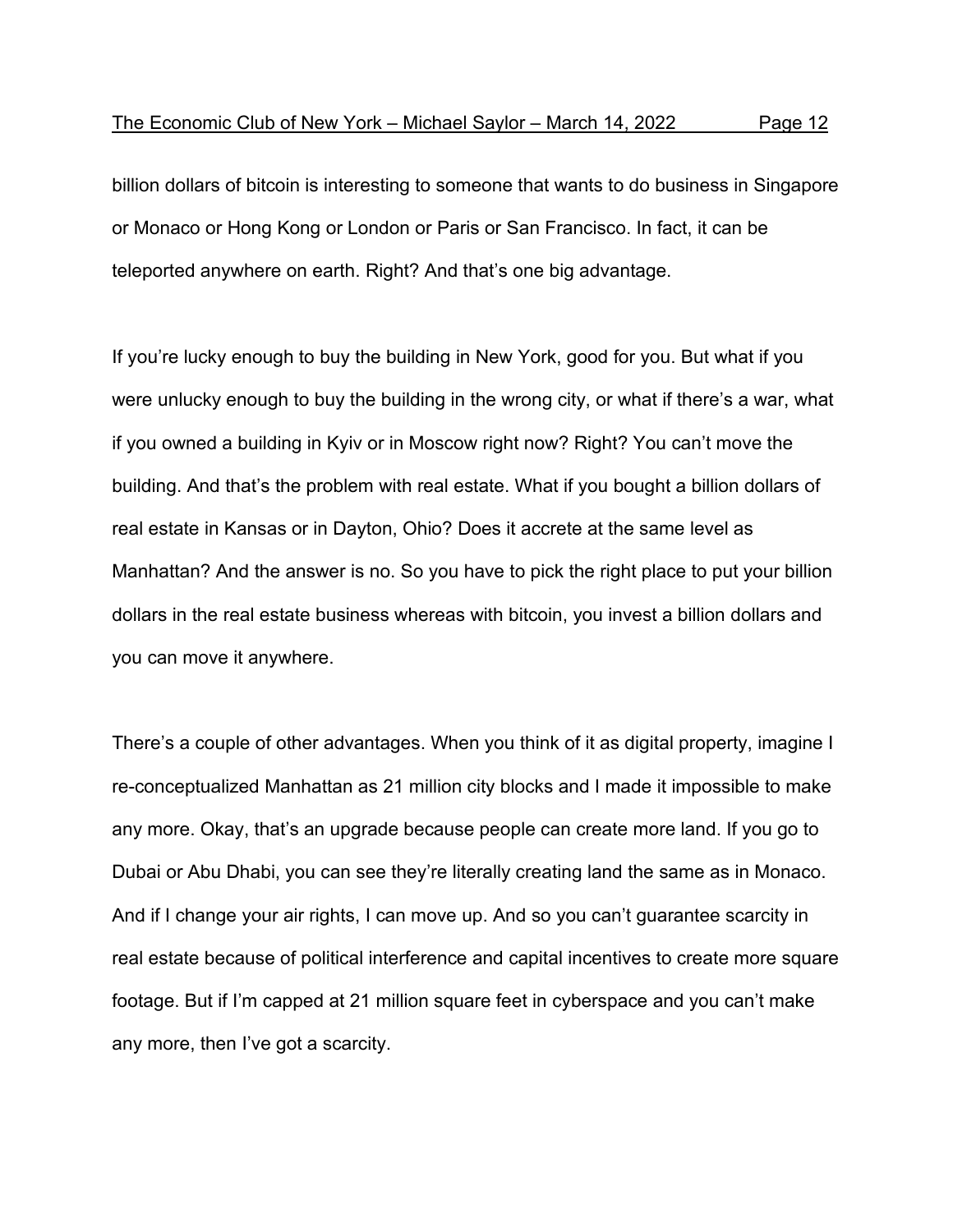The other advantage is if I had a billion-dollar hotel, maybe I could rent out the rooms by the room night to people that want to be in New York. But what if the Olympics are in Tokyo and I wanted to move the hotel to Tokyo for a week? You can't do that. But if I have digital property, I can move the digital property to wherever the highest bidder is at any given time. And then I can get even cuter. You can only rent out a room in a hotel by the night, but I can slice up a digital property and rent it by the minute.

And now here's where we start to think, well, what if I had a hotel and I could rent it by the minute and I had bots cleaning it up and I could break it into 10,000 pieces and I could move it to Tokyo and Paris and London, put it to the highest bidder and recombine it and I didn't have either the maintenance headaches of wear and tear and weather. If you put a massive hotel tax on me, in New York, I'm stuck here. But if you put the massive tax on the bitcoin, it's going to Singapore or somewhere else.

So there's a lower cost to carry digital property. There's a higher yield on it. And I can program it with a computer. So I've got a higher velocity on it. And in the extreme, I've just described the DeFi value proposition, which is I have a block of a billion dollars of property but what I really want to do is I want to generate the highest yield on Saturday afternoon against 87 different counterparties for 87 minutes. You can't do it with something in the physical realm, but you can do it with something in the crypto realm.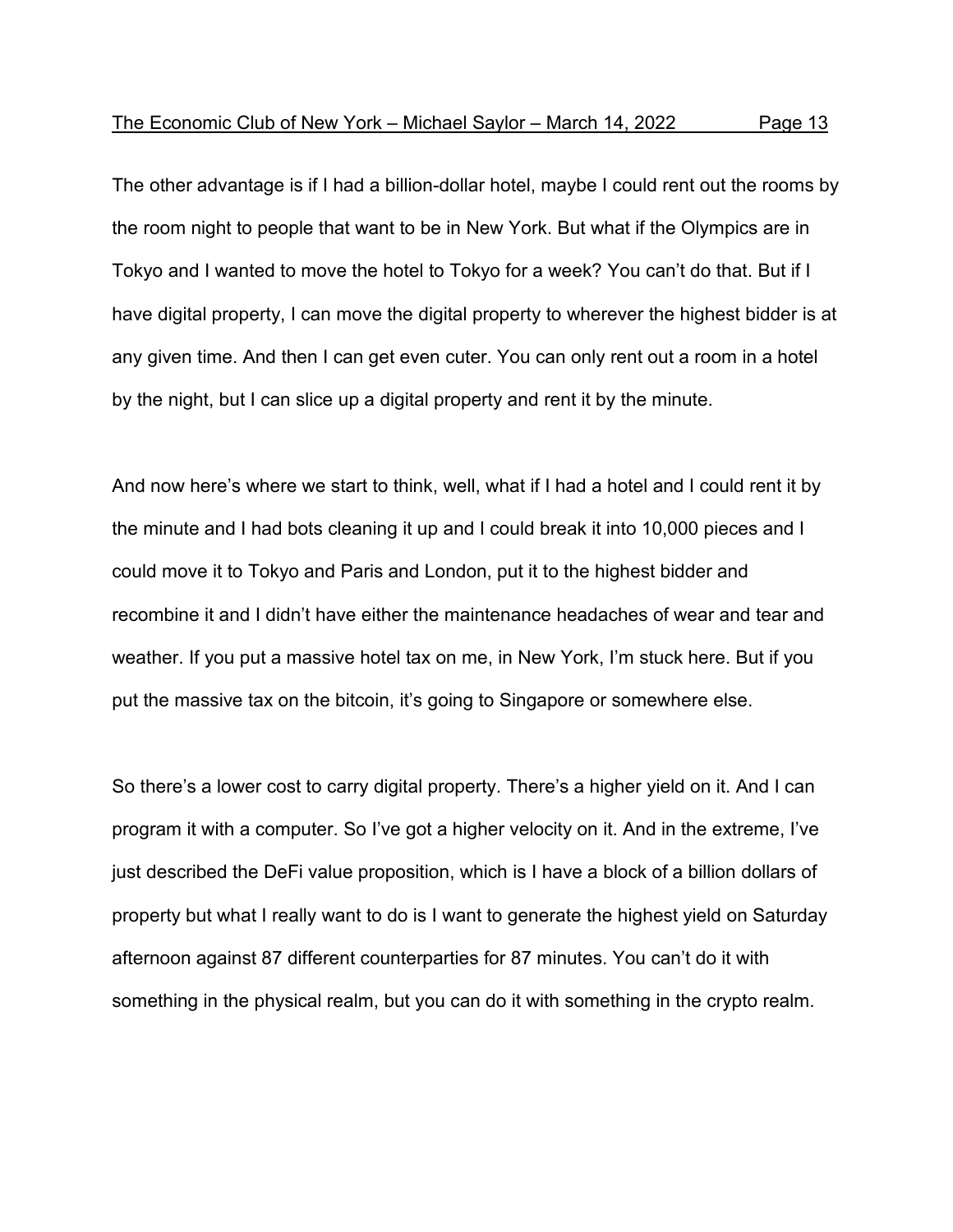And so when bitcoin moves from crypto gold to crypto property, you have the potential of accelerating the velocity of the rent of it. You can also put a lien on it. You can also develop it or upgrade it by building it into an iPhone or building it into a website. And, of course, you can sell it to anybody. You can only sell a building in Istanbul to someone that wants a building in Istanbul. But you can sell bitcoin to anybody anywhere on earth and transfer it to anyone on earth.

So instead of the lowest common denominator, you have the highest common denominator. And look, maybe you're absolutely sure that Paris is the place that you want to have your property, but are you sure that in 100 years, Paris is going to be the place you want your property? And they say time is the ultimate stressor. It's the ultimate volatility driver. The appeal of bitcoin as digital property is I don't know where in time or where in space I'm going to find the highest bidder to rent or to buy my property. And I also don't know where I will find the most hostile malefactor to impair my property. Maybe you're going to get rent controlled in New York City. Right? Maybe you're going to find that your property in Moscow is not as valuable as it was last year. And so if I take an entire business school education and I boil it down to one sentence, I think it all boils down to keep your options option.

ANNA NIKOLAYEVSKY: So there have been two incredible outlier events recently that affected crypto. The first one is that Canada and Trudeau tried to freeze the accounts of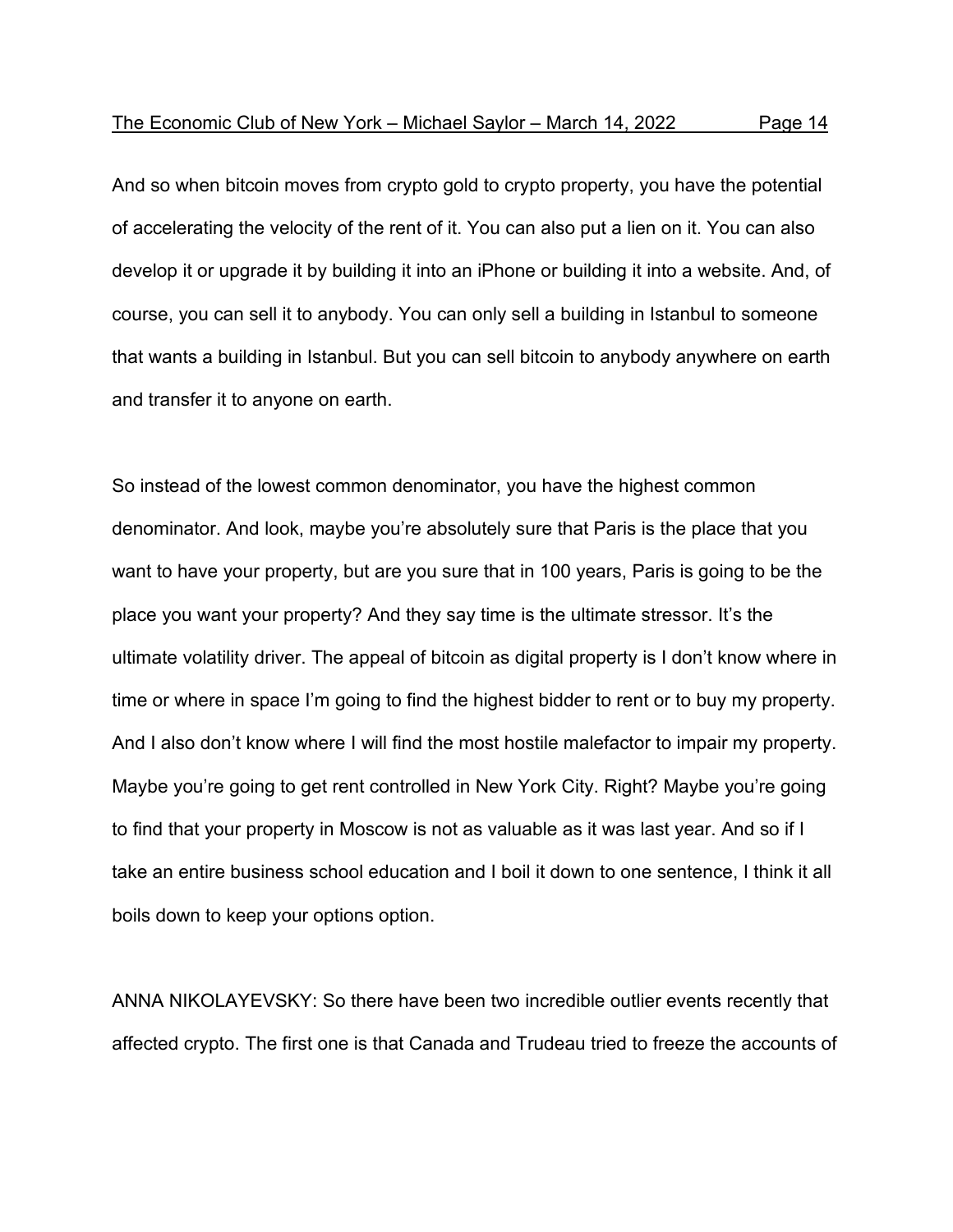people who supported the trucker demonstrations. And secondly, we've had the devastating war between Russia and the Ukraine. Can you talk about what that's taught the world about individual holding and access to individual ownership?

MICHAEL SAYLOR: I think that a lot of people have been driven to ask the question, what are property rights? And do I really own something? And I think that what we're learning is, like if you're a Russian oligarch and you don't own the country, you don't own your yacht. You don't own the building that is in the country if the country is not friendly to you.

In Canada, the trucking crisis reminded a bunch of people that if their interests are counter to whoever controls the government, they can have their money turned off. And they literally had their bank accounts turned off by executive order and when they tried to raise money to protest, the money was sitting in centralized custodians and that was seized too. And the result is, you know, maybe 50% of the Canadians are in favor of what happened and 50% are maybe against. They're not sure. But millions and millions of people started feeling insecure about money in a bank. And I think in Russia and the Ukraine, millions of people, I think we're talking about 300 million people, feel insecure about their money in a bank in Ukraine or their money in a bank in Russia. And everybody on earth feels insecure about any property they hold in the physical world.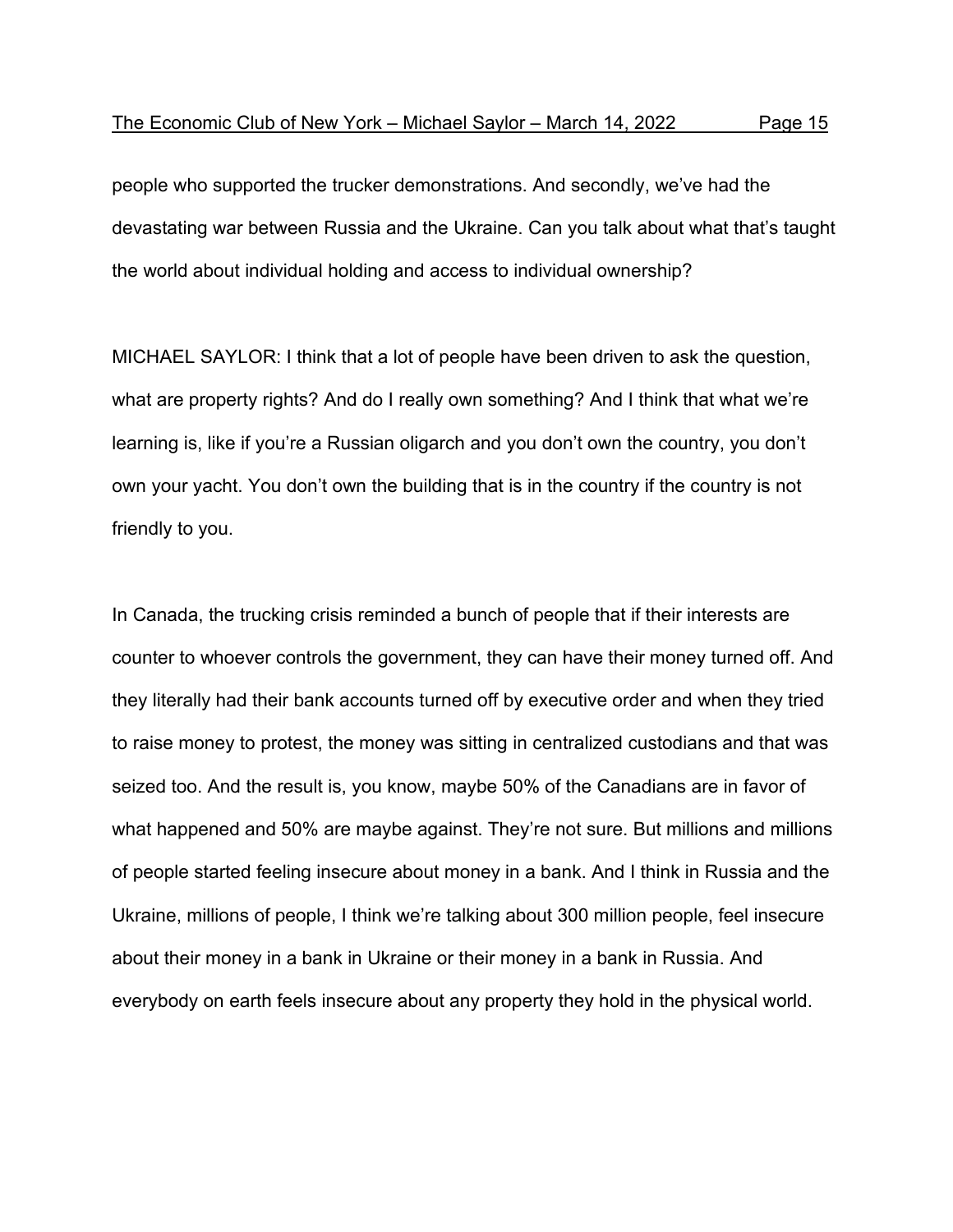This is exploding, I mean you've got like 400 million or 500 million people now that are staring at this. But if you roll the clock back a year, Lebanon was an instructive example where people in Lebanon had had dollars, U.S. dollars, sitting in a Lebanese bank, found that their bank accounts were frozen, forcibly converted to local Lebanese currency and devalued by a factor of 10. And now they're impaired from being able to extract their seven cents on the dollar for another 15 years. The same thing happened in Argentina. The same thing happened in Afghanistan when we pulled out. And so I think the world today realizes that the local currency probably can't be trusted. The ruble is collapsing. The Ukrainian currency is collapsing. The Argentine currency is collapsing.

So if they don't trust the currency, they can't trust the local banks. Most of the local banks, you know, will either freeze their assets or forcibly convert them and devalue them. They can't necessarily trust that they can store their life savings in physical property. Like if you had a billion dollars, what would you buy in Africa that you would think is a better idea than owning an asset in the United States? So if you had a choice in Africa, would you rather own a million dollars of bitcoin or a million dollars of something. The same in South America, what would you buy? And so what you have, and it used to be people in North America were oblivious. People in the United States and Canada say, well, we have a rule of law here, we can trust the banks. I think the significance of the Canadian trucker incident is a lot of people thought Canada was safe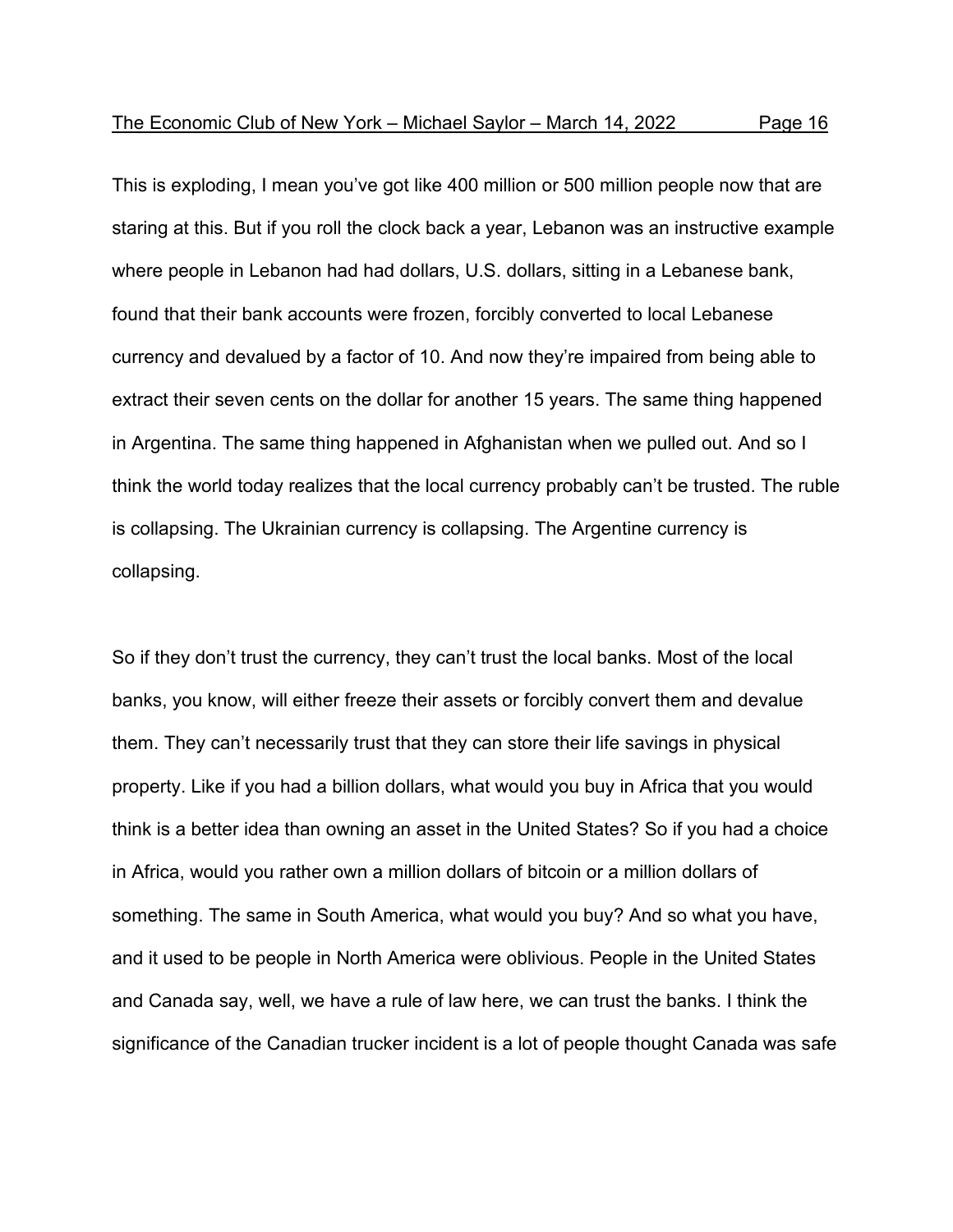and now they feel like they can't trust the banks. And I think the significance of the Ukraine...

ANNA NIKOLAYEVSKY: And a democratic country of all things...

MICHAEL SAYLOR: Yes, democratic country, but if you happen to disagree over a vax mandate or disagree over something, then we just take your money. And I think that the significance of the Ukrainian-Russian issue is the United States has declared economic war on private citizens in Russia and economic war on everyone that works for them, which means that any property that you thought you owned might be seized by another government even without a war. Right? There's no congressional declaration of war. Right? There was not even a debate in Congress as to whether or not a bunch of private citizens would lose their property.

So now you start asking the question, where is my property safe? And, of course, the irony is a lot of the oligarchs in Russia were buying these yachts to get their money out of Russia because they didn't trust their money in Russia. Right? They didn't trust any property in Russia. So if your property is not safe out of your country and if it's not safe in your country, where can you go? And the answer is cyberspace. Right? I mean bitcoin is the American dream.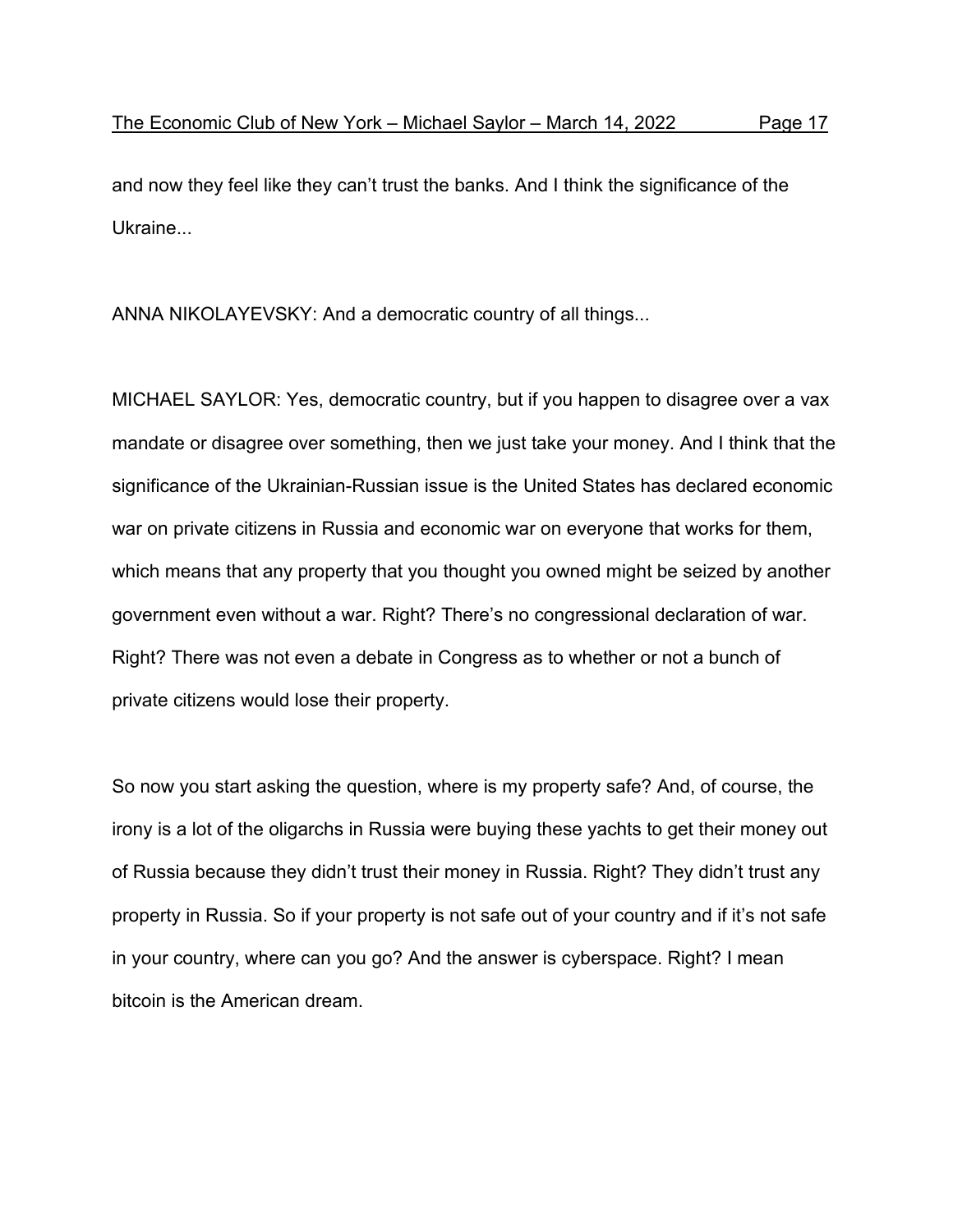People came to America; the Huguenots came because they didn't have property rights. Right? Once upon a time, the Jews fled Spain because they lost property rights. My family, they were Palatines. They were Protestants in Switzerland, which was a Catholic state and they lost property rights. So people all come to America – John Jay came for property rights. The du Ponts came for property rights. So people come to America for life, liberty and property. And if you're the wrong religion, you don't have any property rights. And that's what created this country. It used to be you went west and you kept going west. Now you can't go west anymore.

So where do you go? And the answer is you go into cyberspace because maybe that's where I can find property rights. And there's 250 million people that are stampeding into cyberspace because for them it represents freedom and a hope and property rights against a government which might seize whatever they have whenever it likes for whatever reason.

ANNA NIKOLAYEVSKY: So can we talk about environment concerns. The European Union is actually voting against proof of work. How do you think that will resolve itself? And is the environment actually a big consideration when mining crypto?

MICHAEL SAYLOR: Bitcoin won that vote. I just tweeted about it a few minutes ago. And I think it was two-thirds in favor of digital assets and one-third not so informed. So I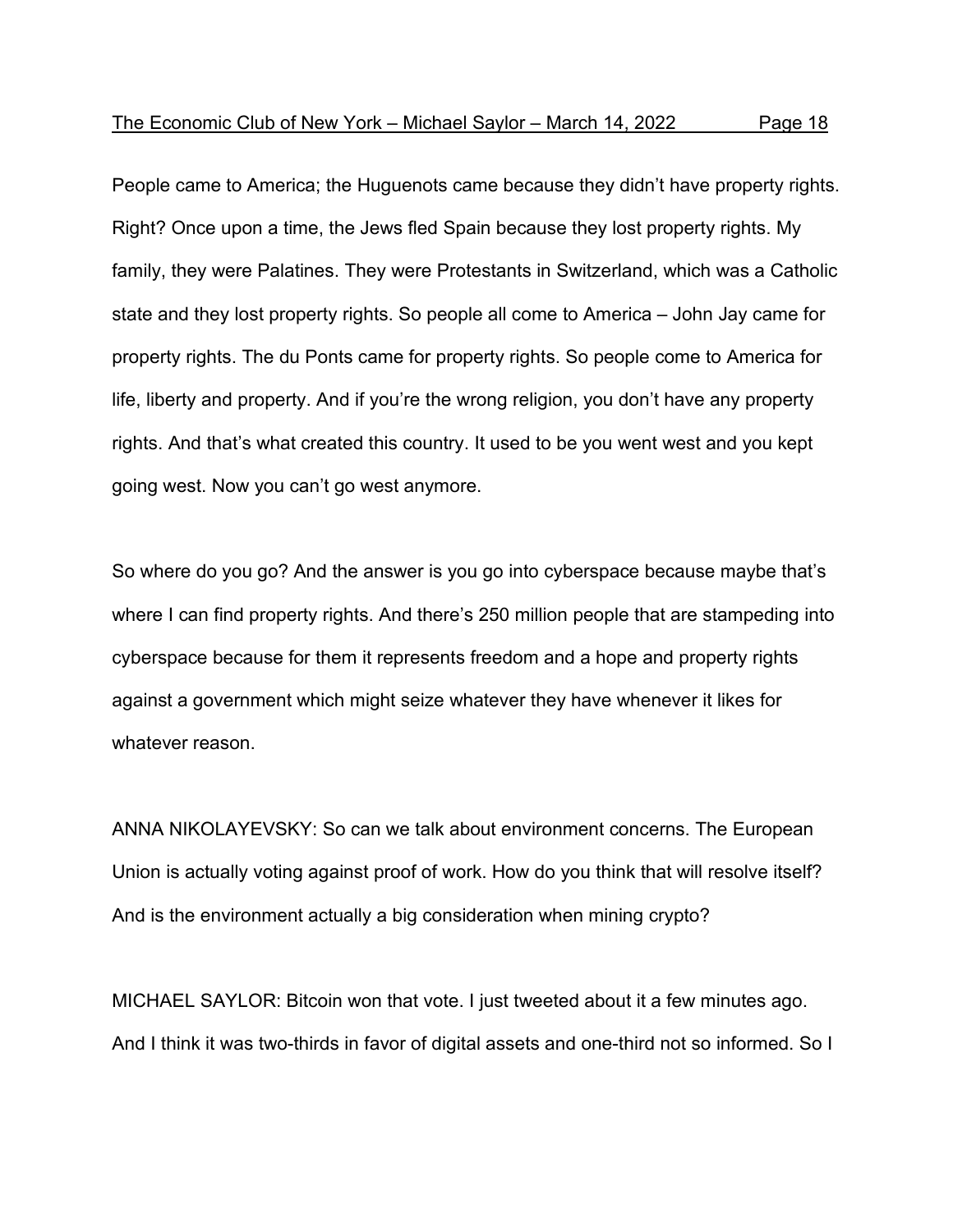consider that to be a rousing victory. On the matter of, first environment, then regulation, the first thing to understand about the environmental issues is proof of work is, in essence, taking energy and then encrypting it through a SHA-256 mining rig. And so it's digitized energy. It's not pure energy, but it's digitized energy. And the efficiency with which we digitize that energy is increasing at about the rate of 36% a year. It's a very rapid improvement. And so we're like 1,000 times more efficient in the way that we generate bitcoin hashes today than eight years ago. This is a technology business. It's not a raw energy business.

Now, the use of proof of work in order to create and secure the network is the only settled, the only proven method that we have arrived at to create a property in cyberspace, a digital property. And by that I mean bitcoin is acknowledged as common property and not a security. Right? That's been made clear by the SEC. It's been made clear by anybody that's studied it. It's pretty critical that you have a digital property and not a digital security because the security would be subject to SEC rules regarding disclosure and trading and the like. So my company couldn't have more than 40% of its balance sheet in a security. A public official can't really endorse a stock in a company or an equity. It's a conflict of interest and it violates all sorts of rules.

And so what you have with digital property is like an ethical basis for the crypto economy. On top of it, you can build lots of other interesting things that may include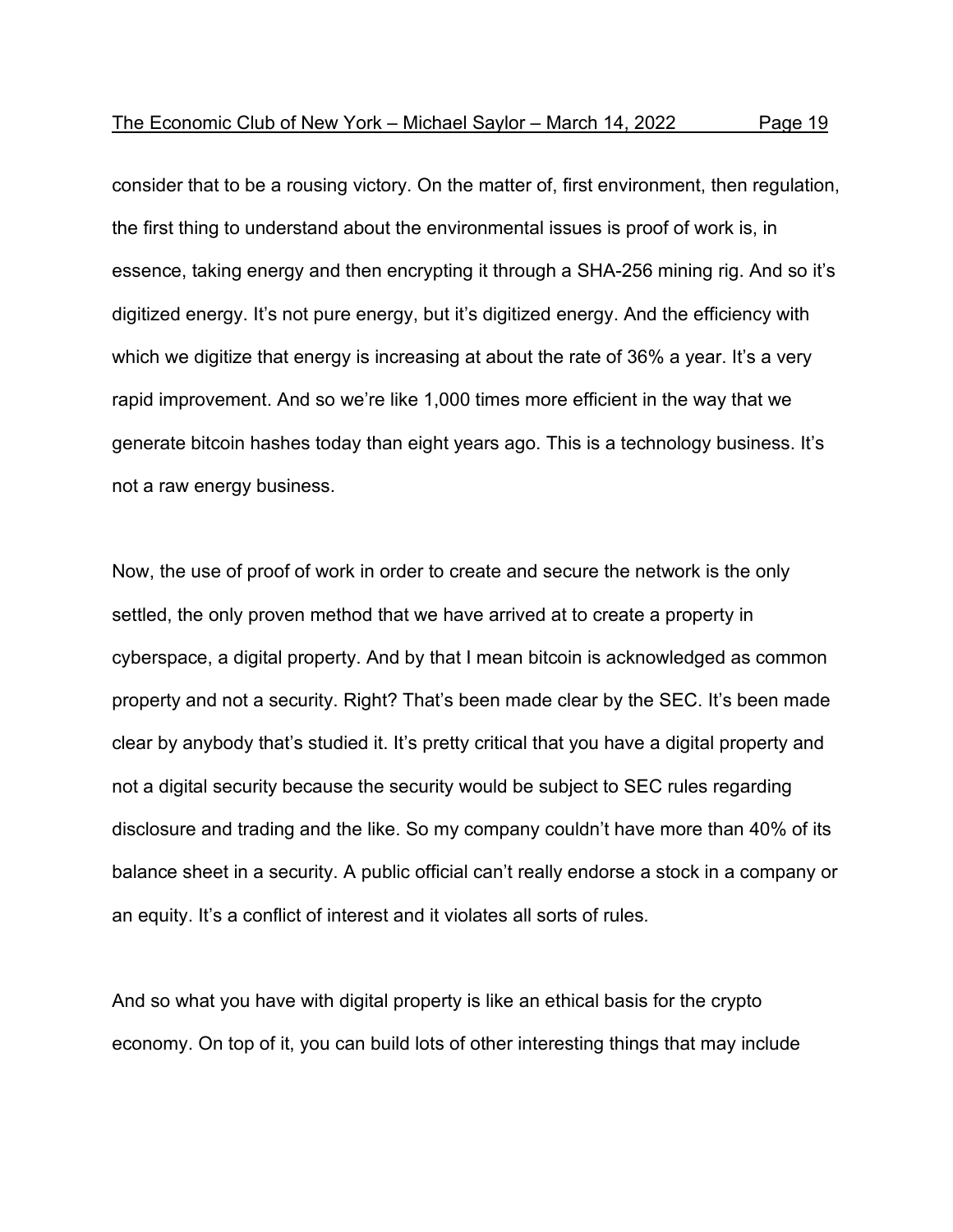securities and exchanges and the like, but at the base layer you need energy to create real property. If you don't use energy and you don't use the hardware technology, what you have generally most likely is a security or a coupon that's circulating on a network and there are 10,000 of them. And you can create value circulating those things but they're very competitive and there's marketing issues and there are security laws to be considered when you're moving securities around.

So ultimately people that are skeptical of the energy use, they generally don't understand that you need the energy in order to make it common property \_\_\_ to gold or real estate or other kinds of commodities. And if you take the energy away, you don't have real money. You have imaginary money. And if you want an imaginary building or an imaginary car or imaginary money or imaginary healthcare, you can do it in the Metaverse with imaginary energy, but it's not the same thing. It's a false equivalence.

ANNA NIKOLAYEVSKY: And the Metaverse is also unlimited.

MICHAEL SAYLOR: Yes, I mean everybody can have their own jet in the Metaverse for free. It's just not the same as having a real jet. Right? And so, yes, someone's going to say that the real jet uses energy. Yes, it does. And if you don't like it, then you don't like it. But they're not the same thing, imaginary things versus real things. The energy in the bitcoin network is what makes it secure and gives it integrity so that you can put a billion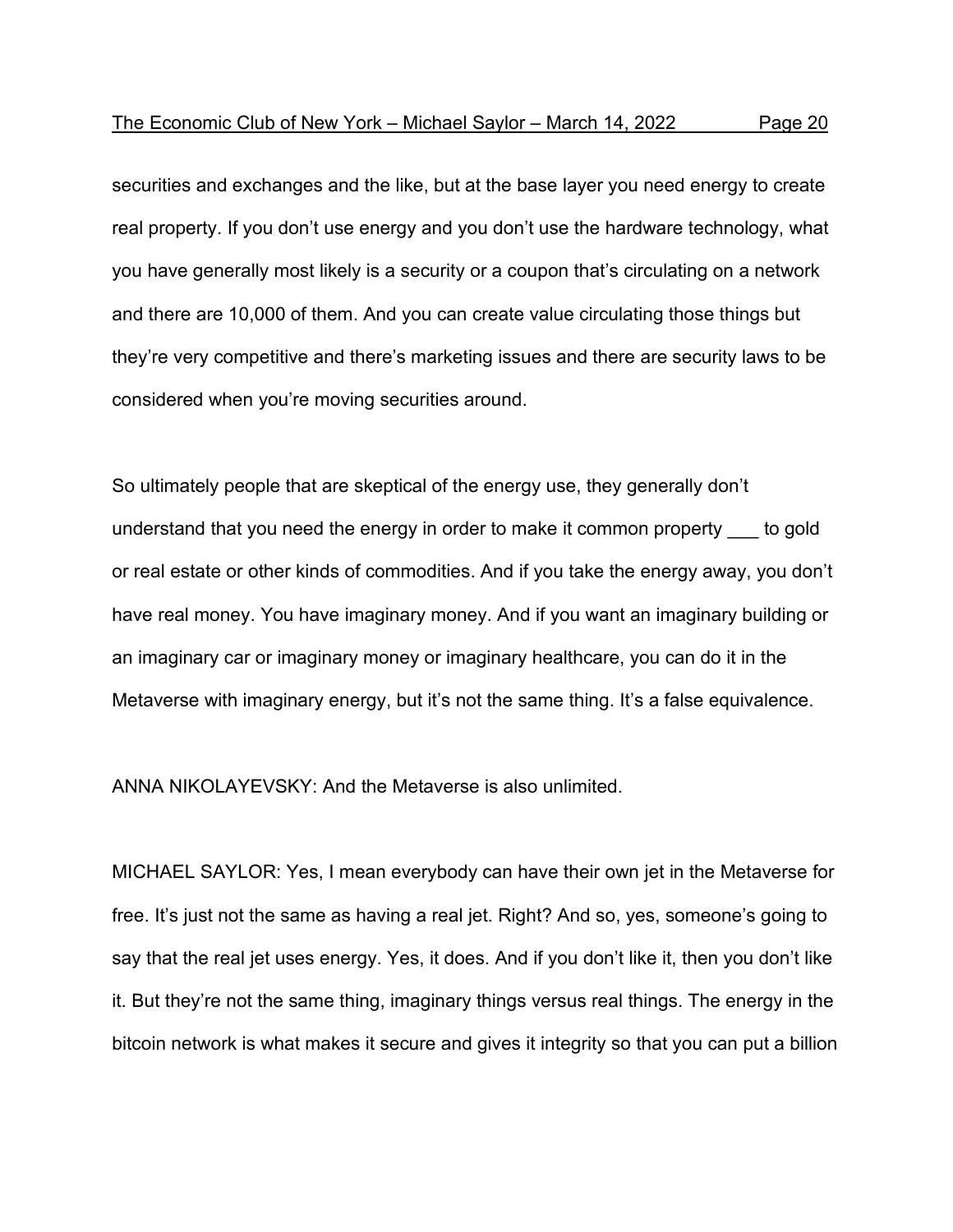dollars on the network and think that 100 years from now, no one would have copied, hacked, or corrupted the network. It's what makes it incorruptible.

If I take away the tens of billions of dollars of special purpose hardware and the millions of mining rigs and the energy, then I lose the incorruptibility and now what I have is I have an equity. I have a company. And that's fine, but are you going to trust your life savings for the next 100 years to a company? And if so, which of 17,000 companies do you want to trust? And the problem with a company is companies are subject to nationstate attack. You know when the Canadian government sends notes to GoFundMe that they just want the \$10 million that was yours, then GoFundMe will give it to them because no one is going to jail. Right? So bitcoin established itself as open permissionless and that's what makes it a property and not a security. And that's what makes it ethical. That's what makes it global in its appeal and a good foundation.

ANNA NIKOLAYEVSKY: So you recently sat down with Jack Dorsey. Jack Dorsey is obviously one of the top fin-tech innovators over the last decade who has recently pivoted away from Twitter and even renamed his company, Block. Can you tell us what exactly came out of that long conversation?

MICHAEL SAYLOR: Jack is what they call a bitcoin maximalist. He is a believer in bitcoin. And what he thinks is this is the native currency of the internet. Right? Because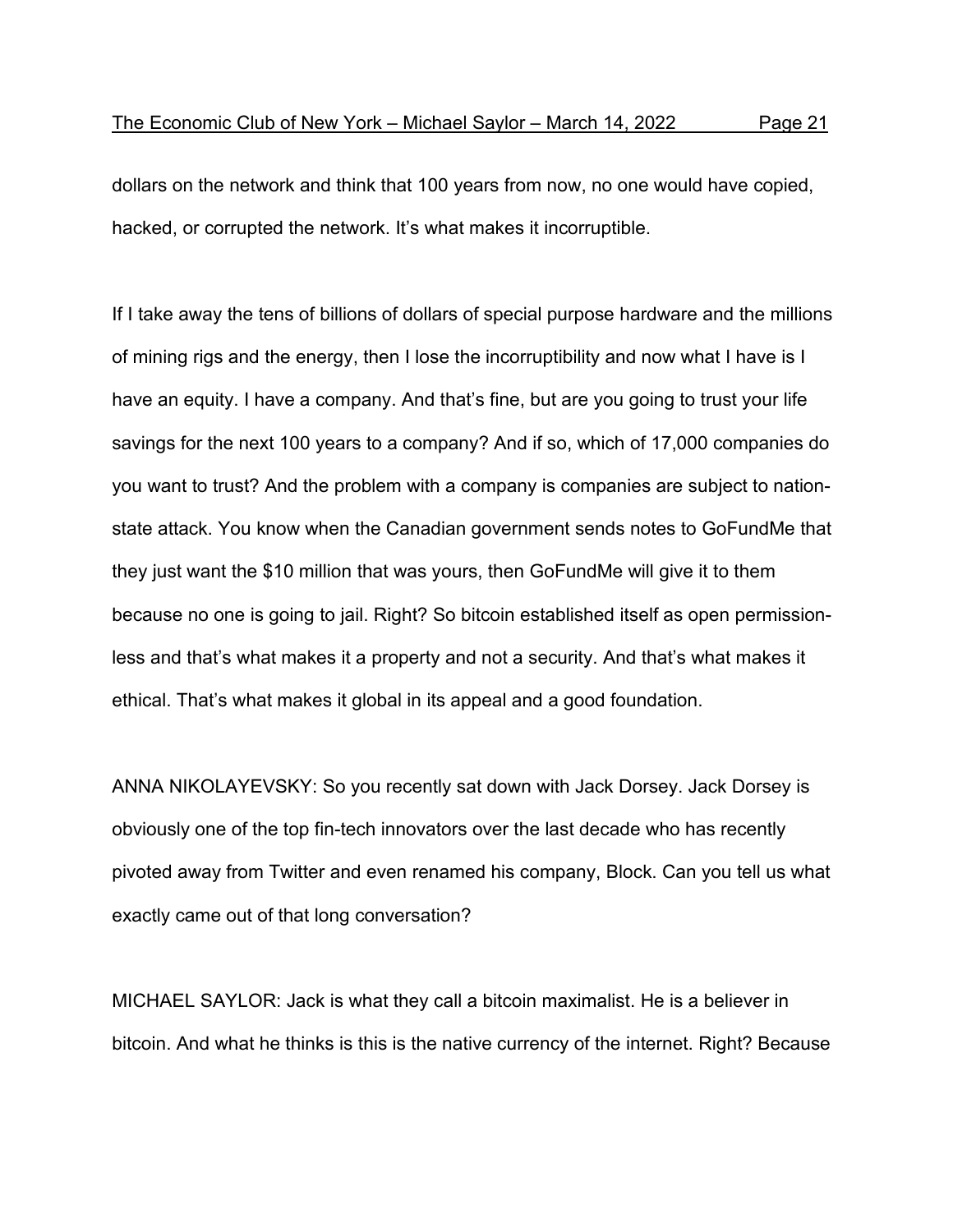it's a pure and true and beautiful thing. Now, why does he think it's pure and true and beautiful? He sees it as incorruptible money, but he also sees it as a currency you can move at the speed of light on a computer network.

And so because he founded Twitter and because he's been in the computer business his entire life and because he founded Square and he's very sensitive to payments, he's aware that, you know, if someone is starving to death in Nigeria and the government is the reason they're starving to death and you try to send them money on a credit card network, the government blocks the credit card network. The people starve. And that bothers him. And he thinks perhaps it would be nice if you were able to send money to people and the government would not block the money and the credit card network would not fail.

So Jack sees the old 20<sup>th</sup> century world which consists of a central bank, a fractional bank, Mastercard and Visa, that works, it's like bailing wire and rubber bands, and it doesn't work on a Saturday and it takes 2.5% of your money every time you do a transfer. And if you transfer money to someone that the government, that anybody doesn't like, the money just doesn't get there.

ANNA NIKOLAYEVSKY: And their fees are about to go up.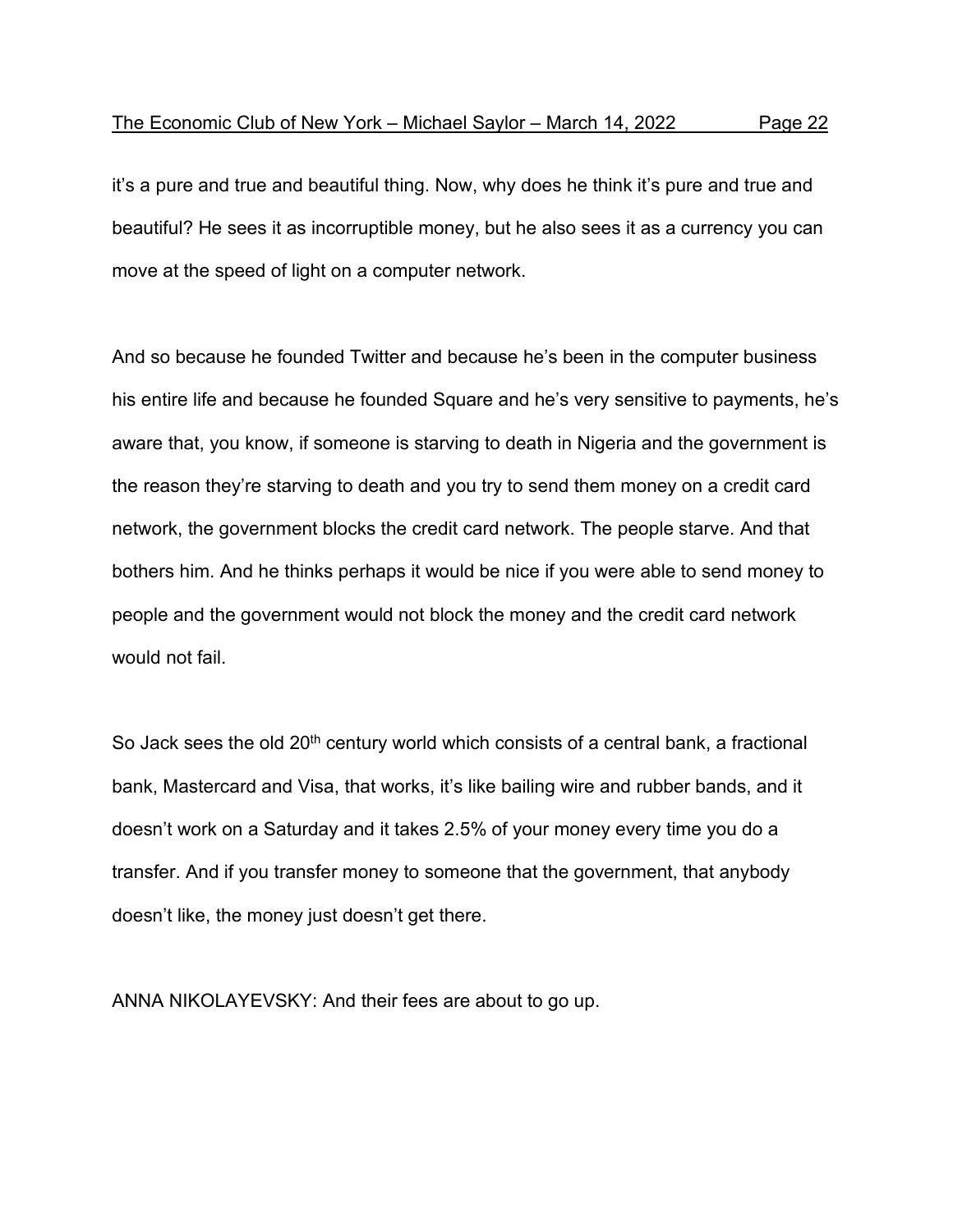MICHAEL SAYLOR : And their fees are about to go up. So he sees that world and then he sees bitcoin and lightning, which I can send a million transactions a minute and I can send it for a  $20<sup>th</sup>$  of a penny.

ANNA NIKOLAYEVSKY: So can you explain just what lightning is?

MICHAEL SAYLOR: Yes. Lightning is a layer 2. It's an open source, non-custodial protocol for doing transactions on top of bitcoin. So if I wanted to send a billion people \$5 today, I wouldn't send it on the bitcoin network because the bitcoin network is a first layer settlement network. Bitcoin is good for moving a billion dollars from me to you in half an hour for \$5 safely, which is fine. But it's not good for sending \$5 to a billion people for less than a penny. Right? That's a transaction network.

So how do you actually create an open, permission-less, non-custodial transaction network that will move money at the speed of light for free? Well, what you do is instead of having hyper-nation-state proof security on \$800 billion, I just take a million dollars or \$100,000 and put it in a channel, a lightning channel, and now I can move money within that channel instantly for free. All I risk is the \$100,000. So it's kind of the layer 2. And, of course, most people don't need to move a billion or protect \$800 billion. What they need to do is move \$5 fast and cheap. So lightning is that open-source protocol on top of bitcoin that enables you to implement friction-free transactions.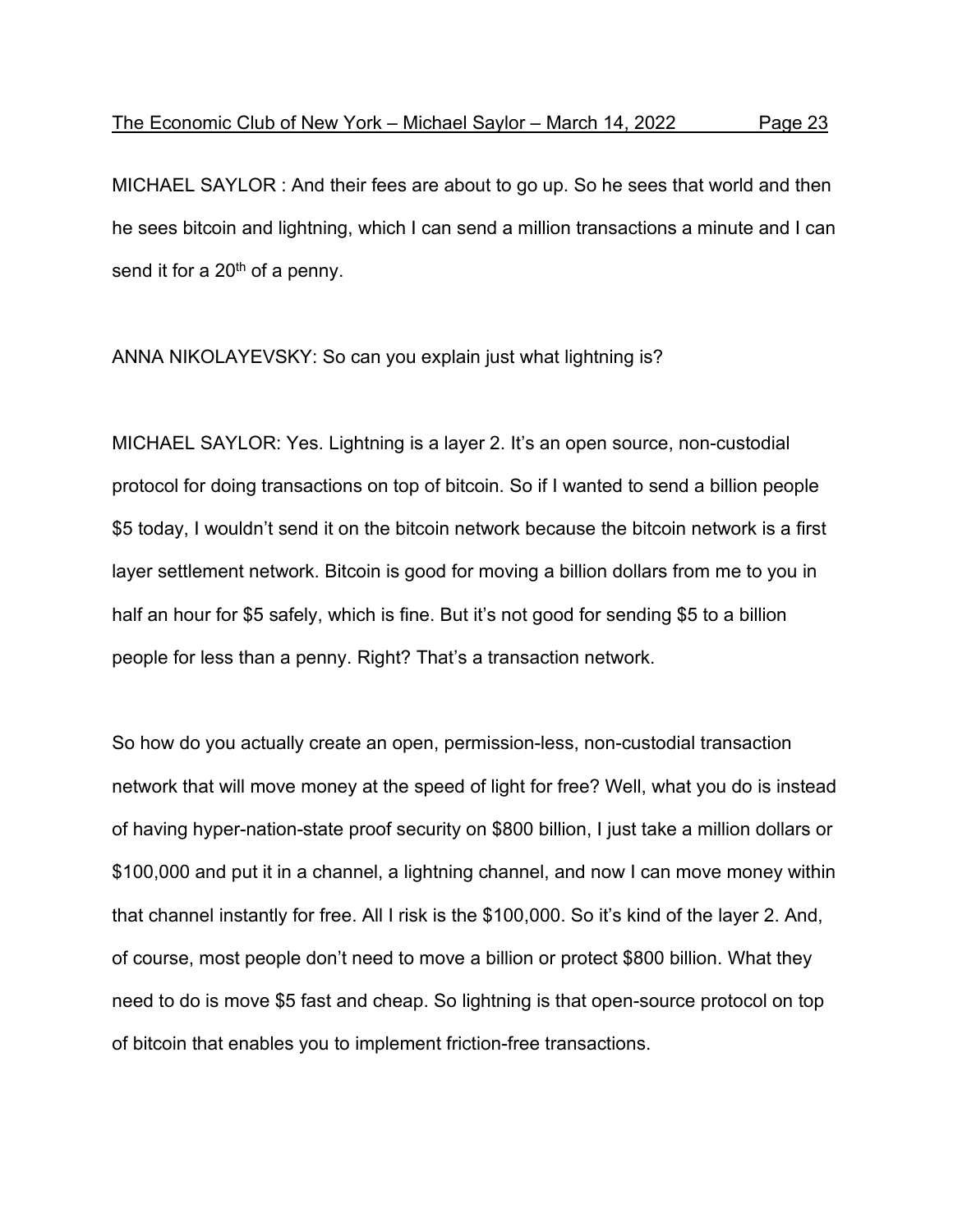And the significance of this, to the world, is if you see the future of eight billion people with mobile phones and 100 million companies with websites, and what you want is to see 100 million companies trading with eight billion people at the speed of light, frictionfree, 24/7/365, with computers accelerating the rate at which the money moves, then you need something like bitcoin and lightning.

You know, I've been in business, I'm a public company since 1998, I could spend 20 years and never be able to trade with a company in Nigeria. In 20 years, I will never be able to do it because I'd have to find a bank that my auditors signed off on, that my bank signs off on, you know, that the governments sign off on, and there's politics involved. So even if you gave me a billion dollars, in 20 years I cannot trade, I cannot help a lady walking down the street with two children. I couldn't sell anything; I couldn't buy anything from her. On the other hand, with bitcoin and lightning, on a Saturday afternoon, a couple of programmers could set up a website to enable that trading and then be up and running by Monday morning because it's an open, permission-less, global protocol.

Jack Dorsey wants to deliver economic empowerment to billions of people that are unbanked. It's utterly impossible to do it with the 20<sup>th</sup> century banking system and the credit card system. Even if the CEO of Visa and Mastercard swore that that's what they wanted to do, they couldn't do it. So you need a new technology and the new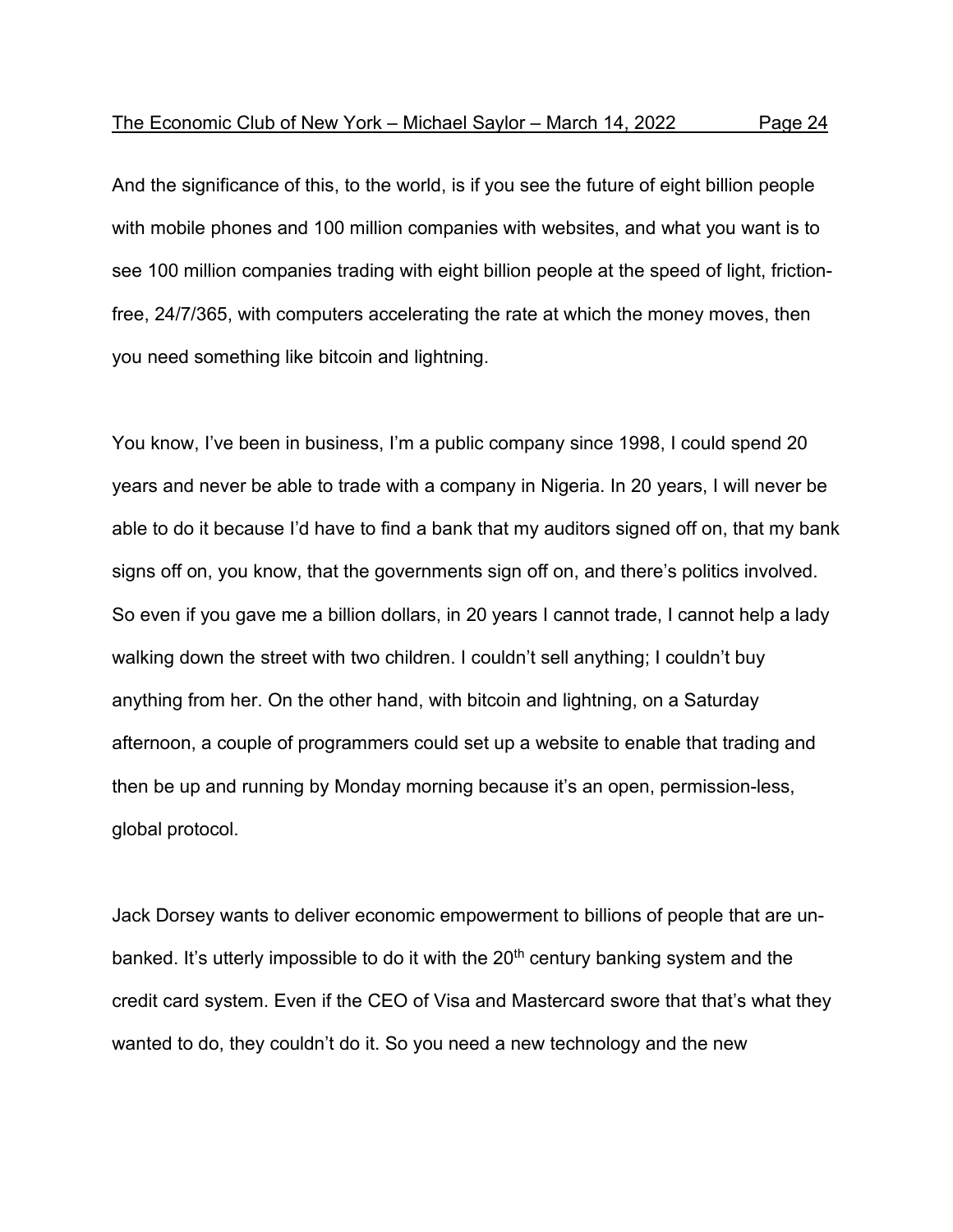technology is open, permission-less protocols. And if you want to change the world and give billions of people economic empowerment, you're going to have to do it with a different idea.

And that's why Jack is passionate about it. You could say he's passionate because it's a moral imperative, but you could also say it's a technology imperative because if you're Apple Computer and you want to actually move money at the speed of light on an iPhone to everybody on earth, you can't do it with the  $20<sup>th</sup>$  century apparatus.

And I think El Salvador is an instructive example here where in the course of 100 years they managed to give 2.5 million people a traditional bank account, but in the course of three weeks, they managed to give 3 million more people a mobile bank account. And I think, I wrote this book, *The Mobile Wave*, and *The Mobile Wave* was about what happens when you digitally transform music and messages and maps and put it on a mobile device.

But the next chapter of *The Mobile Wave* is what happens when you digitally transform money and property and energy and you put that on a mobile device? What happens if Apple Computer can actually let everybody in the world carry their life savings on an iPhone and store it in the iCloud and Apple goes from being what they are today to being a \$10 trillion bank trading with hundreds of, millions, billions of people at the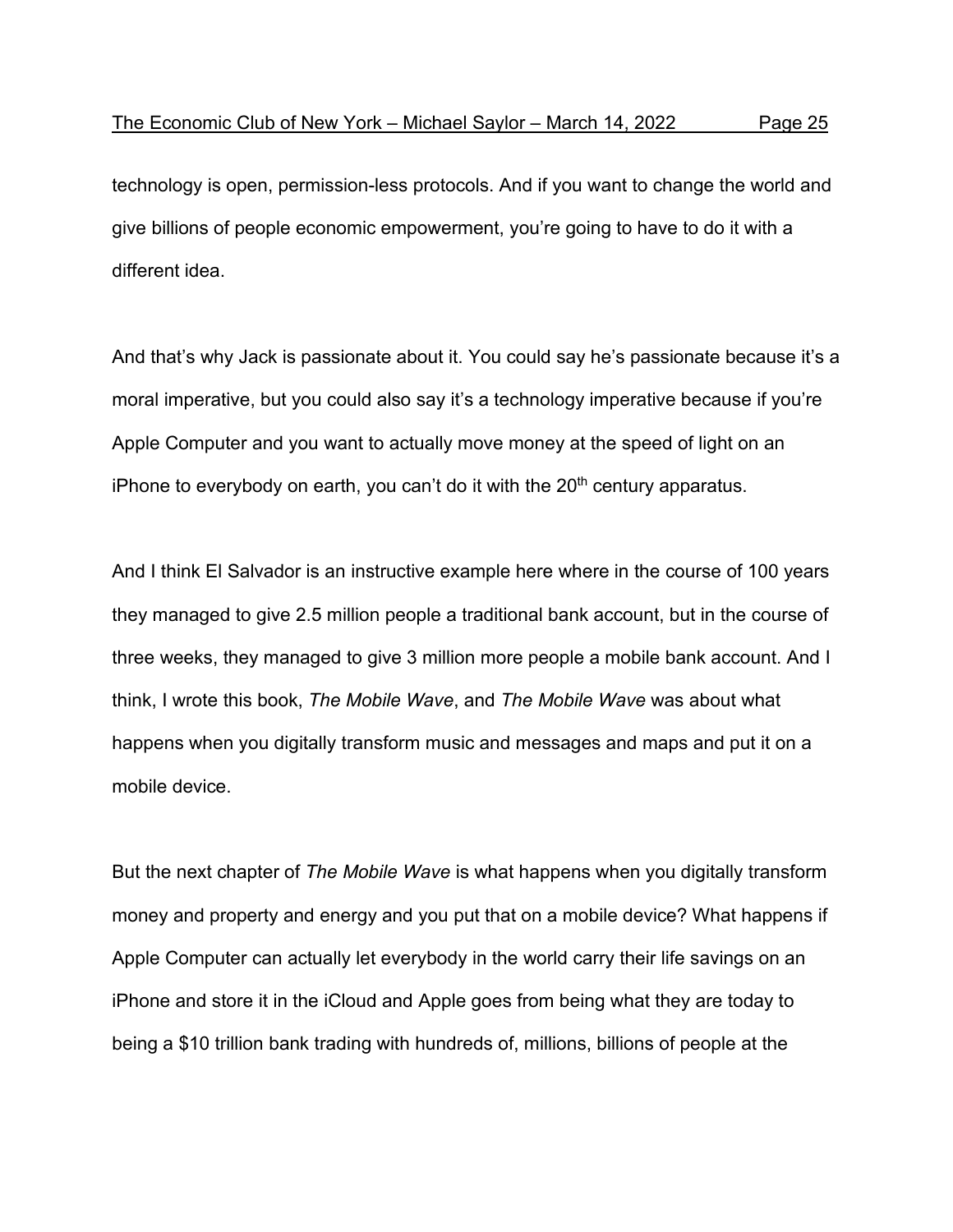speed of light? This changes the balance of power and technology. So you could say Jack wants to make the world a better place or you can say Jack wants to create the ultimate fin-tech company. It doesn't really matter because you're not going to do it with 20<sup>th</sup> century approaches. You're going to have to have a new approach.

ANNA NIKOLAYEVSKY: Where is your bitcoin stored? Is it cold-stored?

MICHAEL SAYLOR: We have it in cold storage with institutional grade custodians, which we've vetted. And if you're a publicly-traded company, you have to make sure you trust the accountants and the security protocols and the Sarbanes-Oxley procedures of the institutional counterparty, and they have the right licenses. Three that are well thought of in the U.S. right now, Coinbase has \$400 billion of assets, \$250 billion of institutional assets in it. Fidelity is another big institutional grade holder. NYDIG in New York City is another big institutional grade holder.

ANNA NIKOLAYEVSKY: So what's your strategy for acquisition? Do you look at timing? Do you look at what the cost of debt is? Do you do dollar cost averaging? Do you do it whenever you can? What's the strategy?

MICHAEL SAYLOR: We're very fortunate because we're the one publicly-traded company that rotated and migrated our entire shareholder base to be long bitcoin. And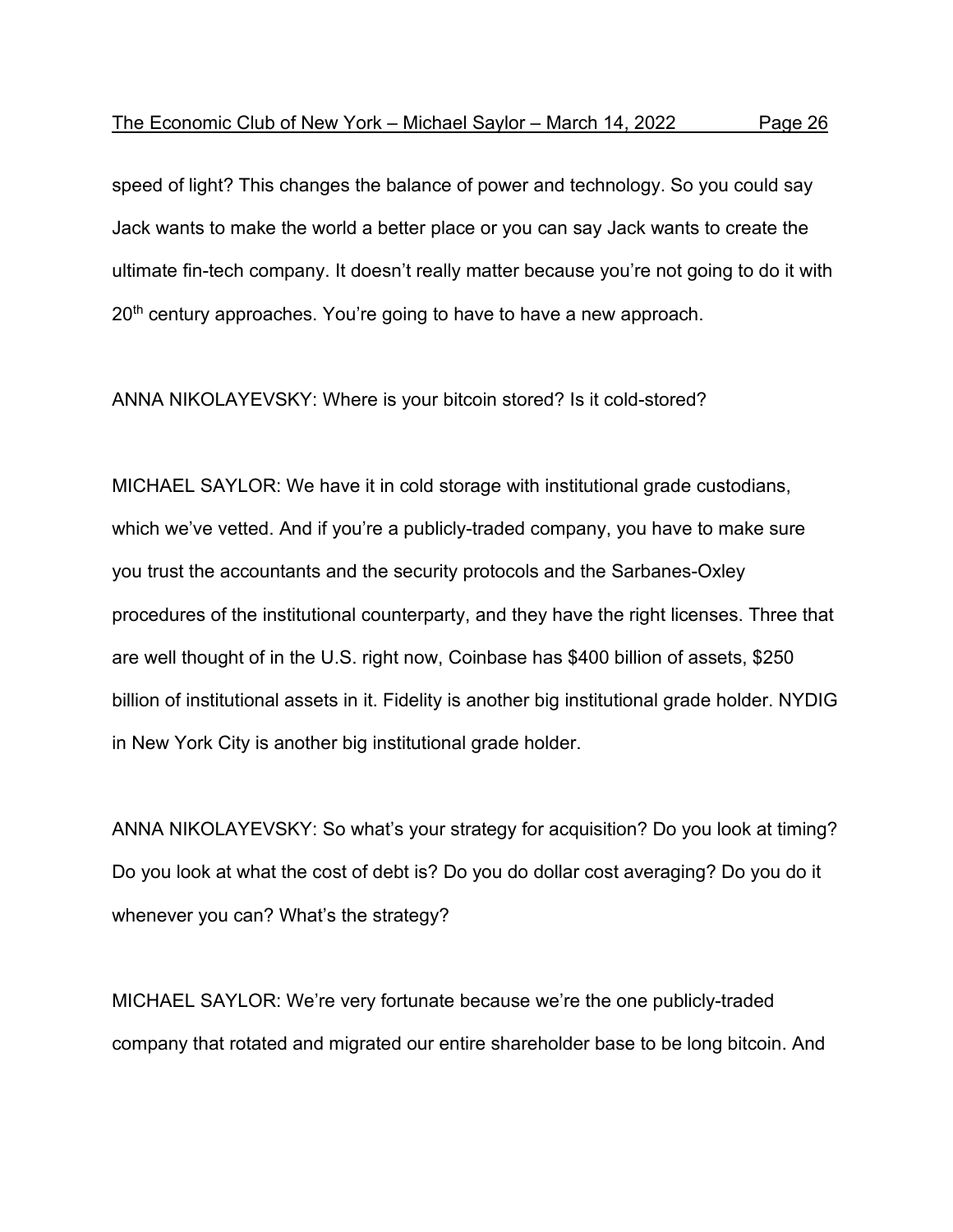we did it through a series of transactions starting with a Dutch auction were we offered to buy back \$250 million worth of our stock while pursuing a bitcoin strategy. And people that didn't like the bitcoin strategy tendered their shares. They tendered their shares at \$140 a share.

So, Anna, the interesting example is we bought \$250 million worth of bitcoin with Treasury reserves and then we bought \$175 million more of bitcoin once our Dutch auction ended. That was opportunistic. Our stock tripled. We went to the market; we did a convertible debt offering and raised \$650 million of convertible debt at 75 basis points. And we bought bitcoin again with that. That was sort of opportunistic. The first was defensive, the next was opportunistic.

Then our stock doubled again. We went back to the market in February. We raised more than a billion dollars at zero percent interest, and then we bought bitcoin. That was strategic because if someone wanted to give you a billion dollars for seven years at zero percent interest to invest in your business strategy, would you take the money? Hopefully. Hopefully, right? Otherwise it's not a business strategy.

So then bitcoin traded down after the Chinese exodus and we went back to the market and did a junk bond offering for \$500 million. That was strategic but we tapped the debt markets because that was more, that was accretive. And then when bitcoin traded up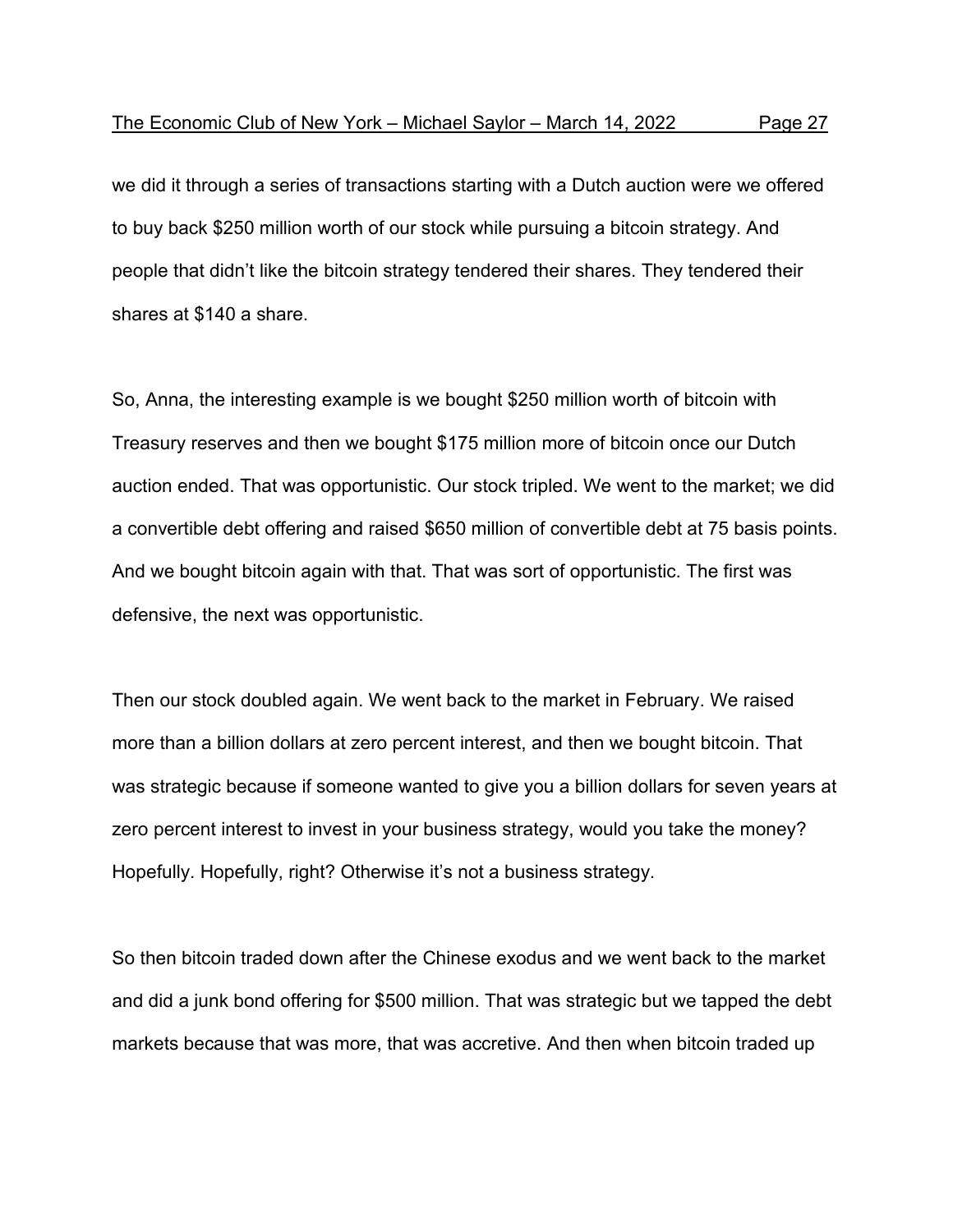again, our stock traded up again, we issued a billion dollars of equity, and then we bought bitcoin with that. That was strategic again.

ANNA NIKOLAYEVSKY: So now it's like 80% of your market cap.

MICHAEL SAYLOR: Yes, so we have now bought bitcoin...I bought bitcoin in the \$9,000s, the \$10,000s, the \$11,000s, the \$16,000s, the \$20,000s, the \$30,000s, the \$40,000s, the \$50,000s. I'll be buying it at the all-time high forever because of one simple principle, which is there's less than a trillion dollars in this digital asset, this digital property. There's \$500 trillion of other property. A lot of the other property are currency derivatives like bonds with negative real yields or value stocks or other currencies. They're all losing purchasing power as the money supply expands.

As the world gets more educated, people are migrating capital at a progressive rate into the digital property from the physical property and from the currency derivatives. And so, if bitcoin is digital gold, it goes to \$10 trillion. And if it's digital property, it should go to \$100 trillion. If it's digital money or something better, it goes beyond that. But it will do it like this.

ANNA NIKOLAYEVSKY: Scott Shay, the Chairman of Signature Bank, had a question.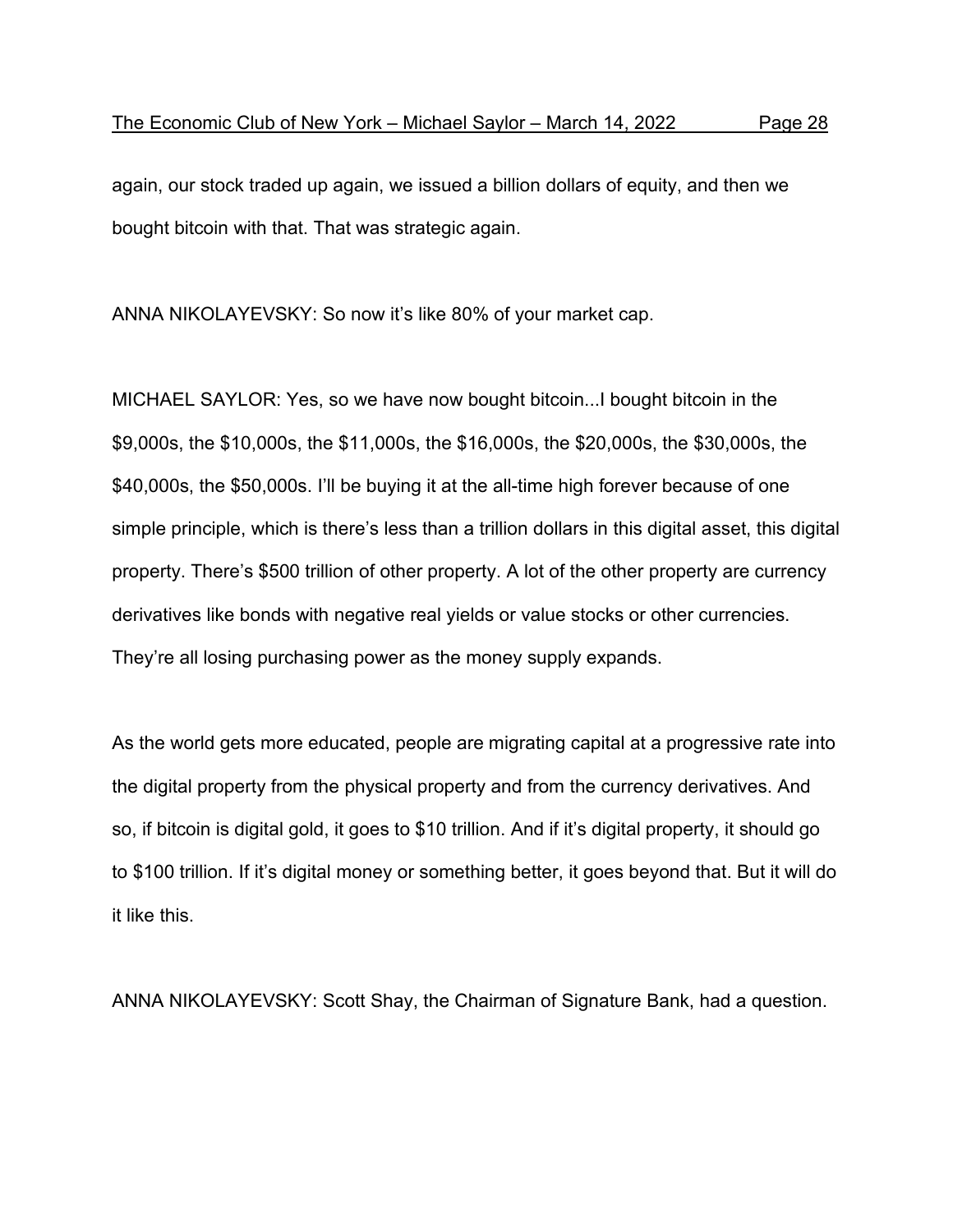SCOTT SHAY: I have a question and then a quick correction. One is listening to your views about trust and trust in currency, one would wonder whether a CBDC, a central bank digital currency has any future. And I'd be really interested to know whether you think that folks would trust their net worth to a Federal Reserve or other state designed and controlled and custody central bank digital currency.

But I do have one quick correction to make, just because it's an important correction. The Spaniard said that any Jews in Spain past a certain date would be murdered so they fled their property. They didn't have their property rights taken away. It's a very different thing.

MICHAEL SAYLOR: Okay. I grant it to you. They had to leave their stuff behind but they could take their life. If they had bitcoin, they could have taken their bitcoin with them, or they could have sent it away somewhere in a few minutes. So I parsed every word spoken by Gary Gensler. I've talked to dozens of politicians off the record. I have read, you know, every word in the President's working group on stable coins, and I've talked to everybody in the industry.

Here's my opinion. The world wants two things badly. The world wants crypto dollars, digital dollars. It knows it wants them. There's a \$10 trillion demand for digital dollars. They want them in Turkey. They want them in Ukraine. They want them in Russia right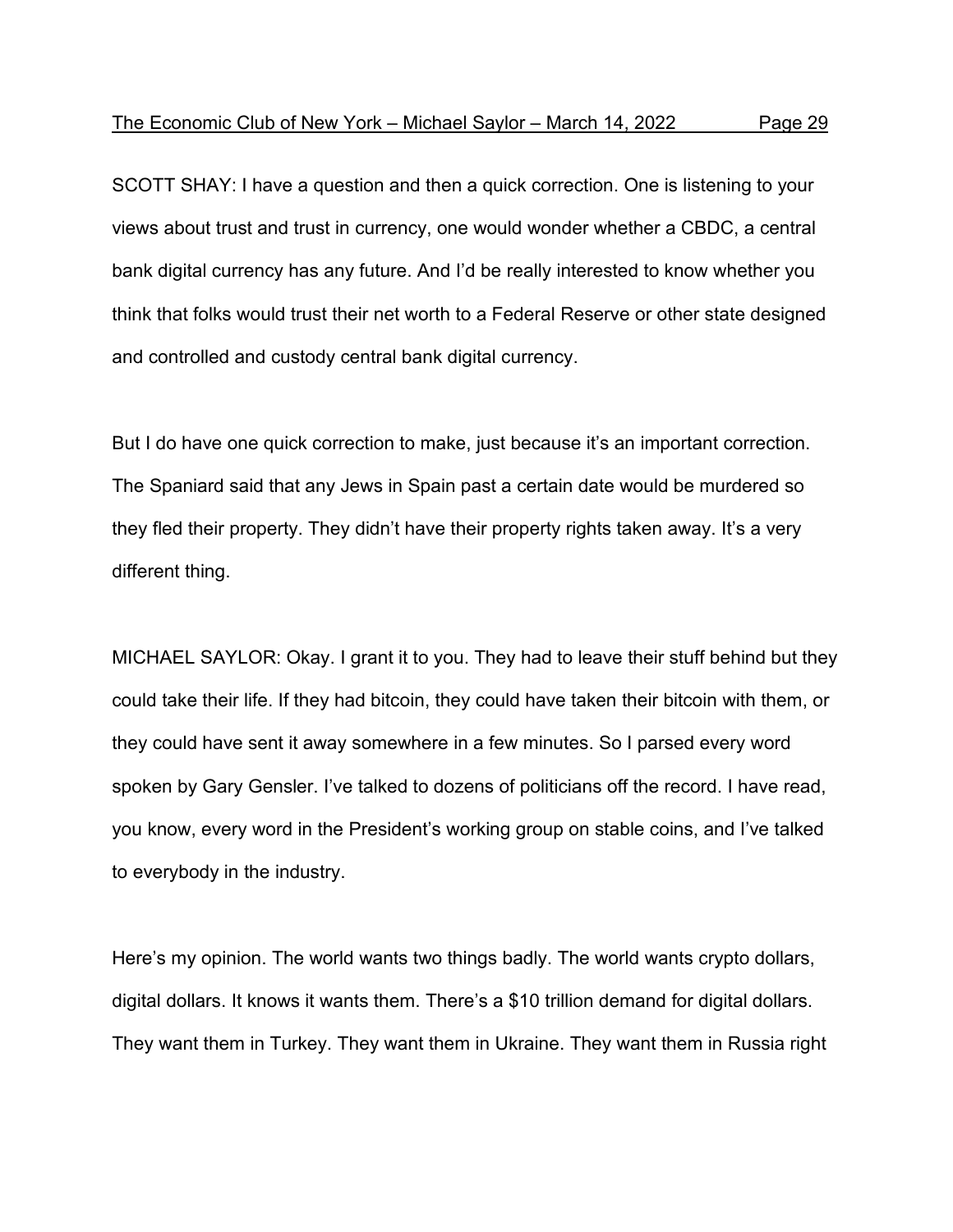now. Why do you want them? Because otherwise you lose everything. Right? Everywhere in Africa, everywhere in South America, people would sell their local currencies and they would buy dollars if they could put them on their mobile phone. It's not very hard to convince someone they'd rather own dollar than the peso or the lira or the whatever. And right now they're going to stable coins like Tether and Circle issued by private issuers because that's all they have and that business is booming.

And you know there's massive demand for this because it's 24/7/365. The world wants that. The world is beginning to realize they also crypto property, bitcoin, 250 million people know that. And every single day, every month there's millions more people that know they want that. Property is your savings account for the long term. Dollars are your checking account for the near term. The world wants that.

The world doesn't generally want the CBDC because they don't want central governments to control their currencies. And I think that the consensus in the U.S. right now is that the U.S. should allow banks, FDIC-insured banks especially, to issue stable coins. That's the administration's view. In the Senate, the view is state-chartered banks should be able to issue this. Right? Cynthia Lummis would say state-chartered banks should issue, not just federally-chartered banks. There's a tension there.

In the commercial market, in the crypto industry, the consensus is crypto companies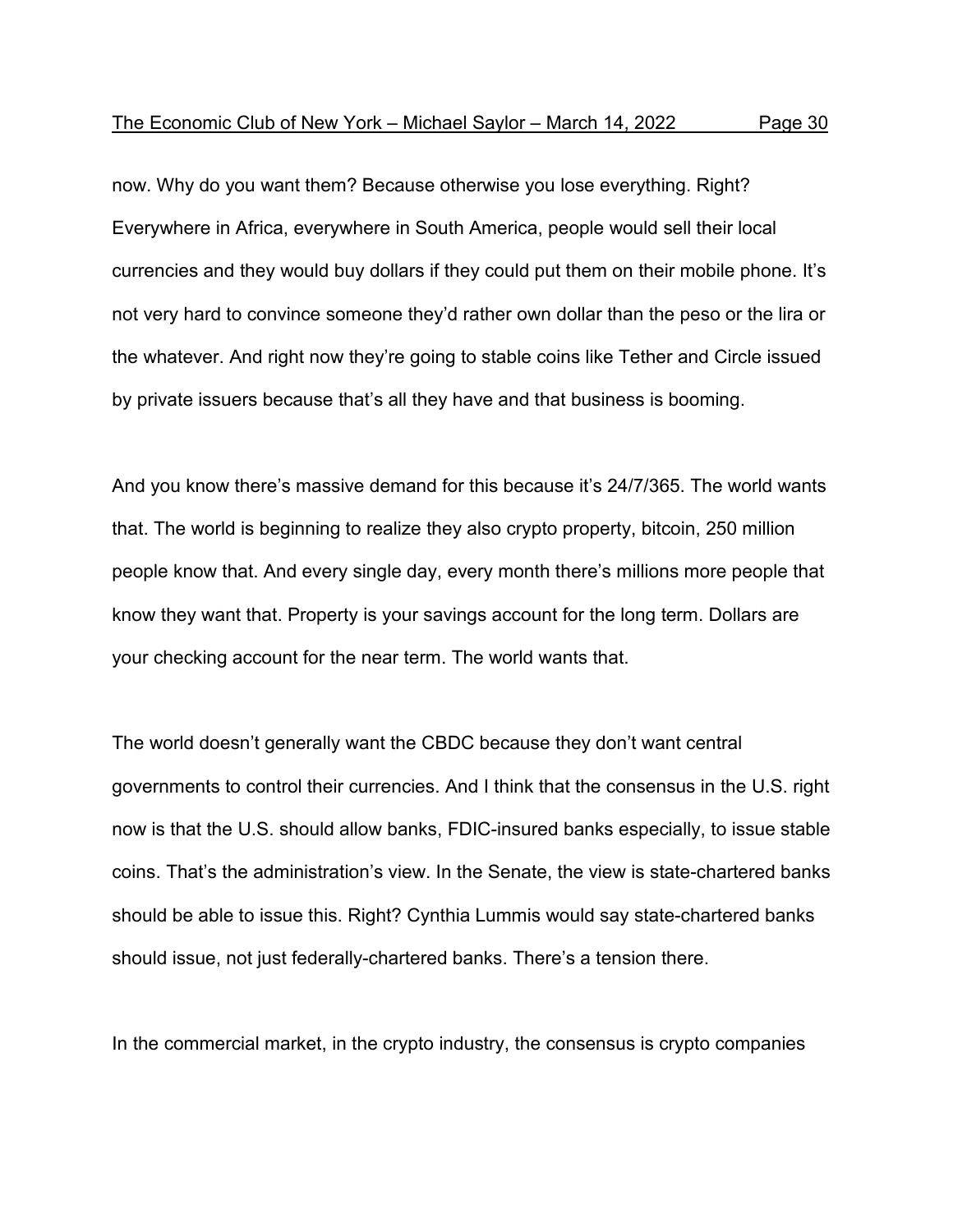with some moderate license should be able to issue stable coins, like a la Circle or Tether or the like. I think that the way it will resolve itself is somewhere between the administration position and Congress's position, and it will be private entities that will release them. And I think that the world will go to a trillion dollars of U.S. dollars and maybe \$10 trillion. I think the big winners will be institutions that can get the licensing and deal with the political requirements. Your bank would be an obvious candidate, anybody that's got an FDIC charter that wants to get into the stable coin business.

You know, Facebook was ready to do it with Silvergate and they got slapped on the hand just because, right, just because. So there are politics involved. I don't think anybody, there's no consensus in Congress or the Senate to allow the federal government to issue these things because of the privacy issues. Not in our country. In a more authoritarian nation, in China, I think that there the central government probably has the inside track and they will issue them.

So ultimately, I think that the world wants dollars, though, they don't want digital euros. They don't want digital yuan or CNY. They don't want digital pesos or lira. They want digital dollars. And ultimately the big winner is the U.S. dollar. Look, the industry, despite the support of the U.S. government, is still propagating the digital dollar through, you know, Tether and through Circle. Right? The world wants that badly. The dollar will be the winner. And if the U.S. government allows banks and allows other entities to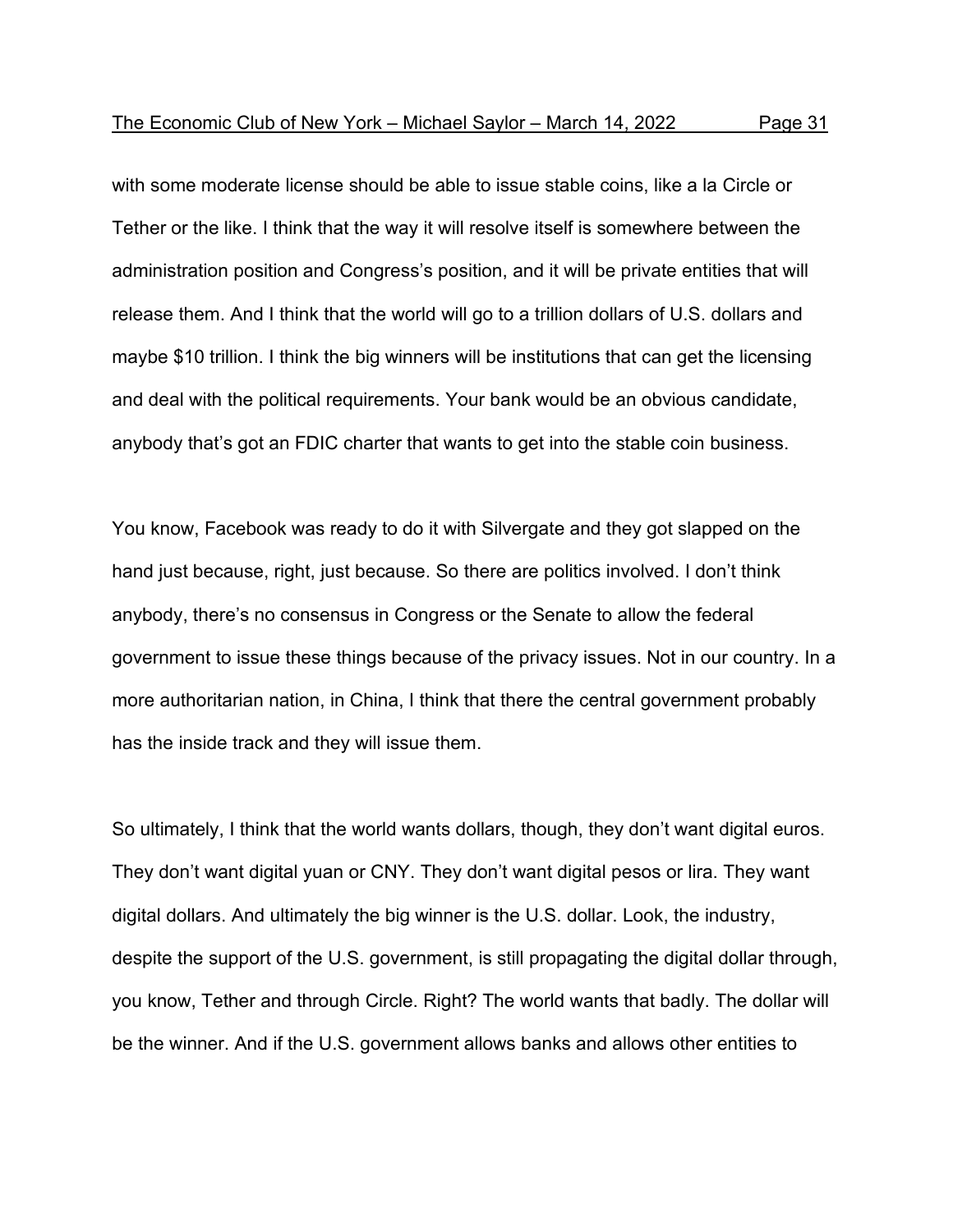issue these faster, if J.P. Morgan did this, it would be a trillion dollars of stable coin.

ANNA NIKOLAYEVSKY: So why bitcoin over ethereum? Is it the founder, the presence of a founder?

MICHAEL SAYLOR: I think if we move to the subject of, look at digital, digital property is bitcoin. Digital dollars is some stable coin. Now you've got digital platforms. Ethereum wants to be a digital trading platform, and then there are digital security tokens or digital applications. When you get into the issue of platforms and applications, then the challenge is you need functionality and performance. And when you get into functionality and performance, now you've got issues with competition and you've got securities issues because to get functionality and performance, you generally need to go to software-related protocols. And software-related protocols tend to be centralized and centralized things look like companies.

And so most of the stuff in the crypto space, which has sexy functionality and performance, the NFTs, the DeFi exchanges, SHIB coin, whatever you might want, they look like companies with security tokens. And now we're into this regulatory question of, what are going to be the rules around DeFi? What are the rules around exchanges? What are the rules around securities? Under what circumstances can I sell them, trade them, promote them? And we're not going to have, we'll have 80% clarity by the end of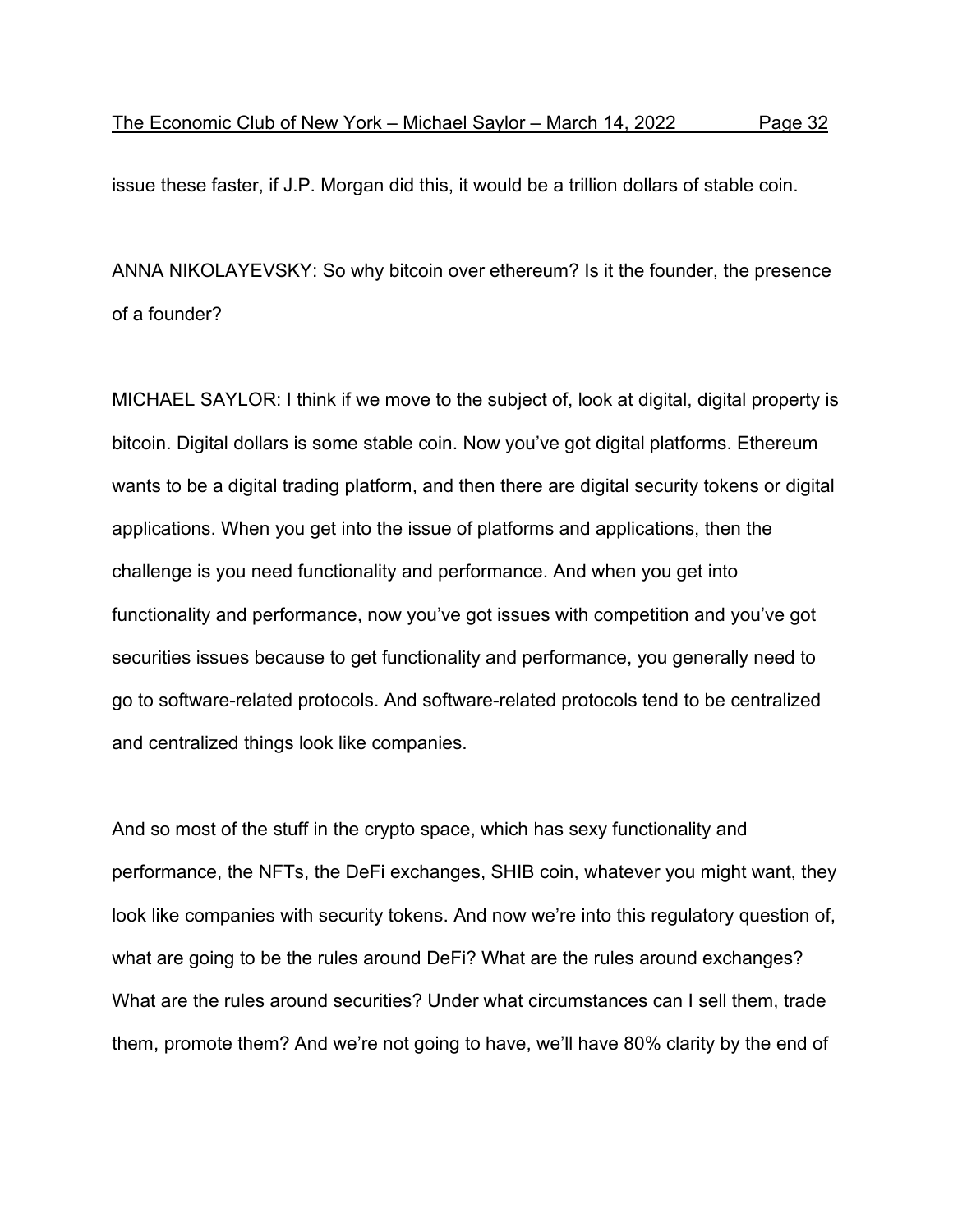the first Biden administration. I think the next 36 months, we're going to see people trying to sort this out.

But I mean ethereum, if it stuck to proof of work, and if its aspirations were less ambitious, it would be a digital property competitor to bitcoin. We would have that debate. But their aspirations are much more aggressive. They want to be a Turing computer and they want to compete with Solana and Binance Smart Chain and the like. And they want to switch from proof of work to proof of stake. And now it becomes a question of is this staking token a security? Gensler has implied it is. Right. In congressional testimony, he's implied that anything that does staking is a security. If it's a security, then what are all the rules?

I would say if you're a venture capitalist or a speculator and you have a pool of capital for technology VC, then those are all things you can pursue. If you're a public official, a public investor or a public company and what you want is a safe harbor for making a simple investment where you understand the regulatory treatment, this safe harbor here is I buy a billion dollars of bitcoin as property to hold for a decade with the understanding that should I sell it, I owe capital gains on it. That's what you would do. And you have to wait until these agencies sort out, you know, what DeFi and what kind of centralization are you allowed to have. We're waiting for clarity and the executive order that came out last week is the White House endorsing the search for clarity.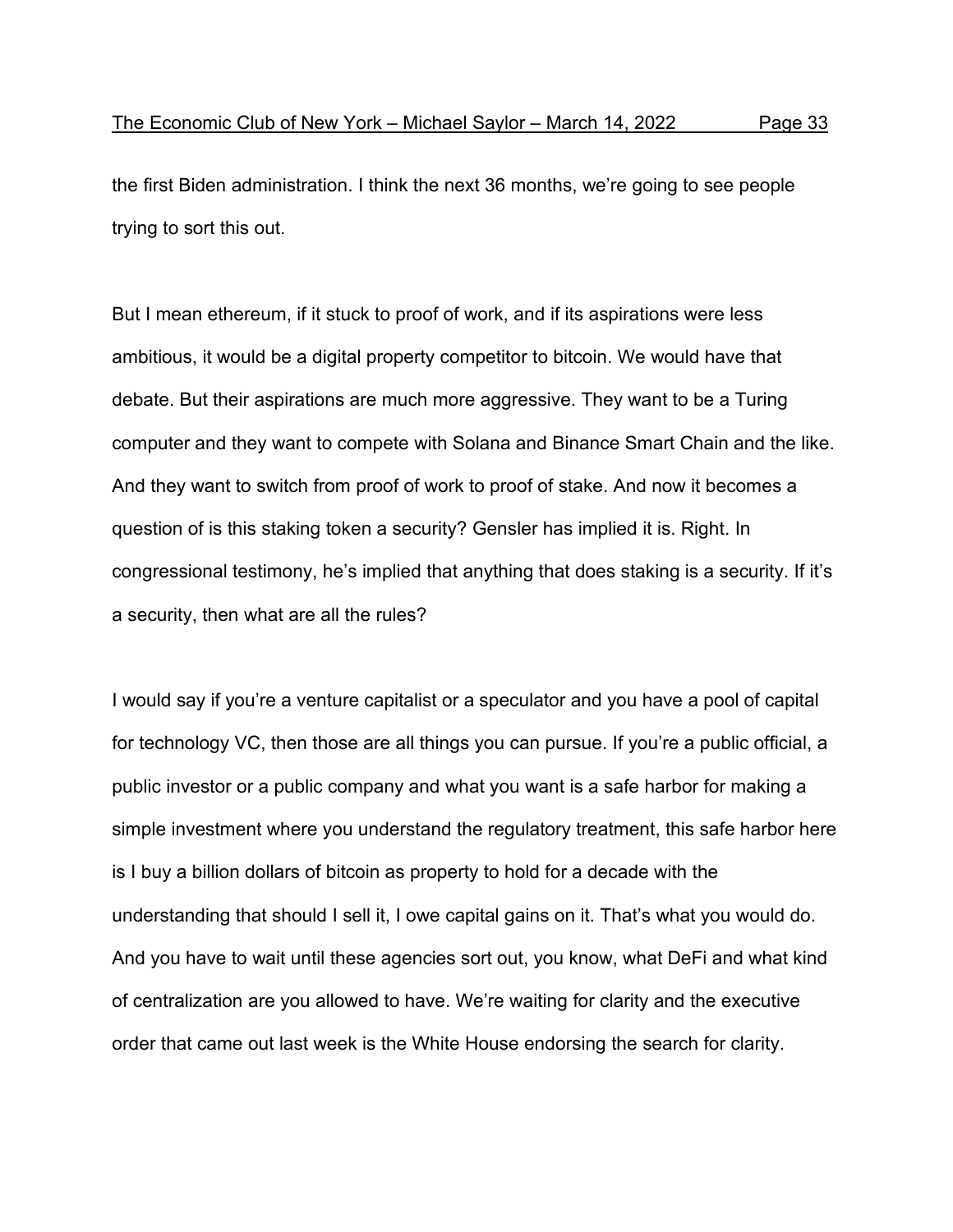ANNA NIKOLAYEVSKY: Which is huge.

MICHAEL SAYLOR: It's huge. I mean the White House said there's 40 million Americans with crypto and we need to give them clarity with regard to how it will be regulated. Since when did the President of the United States endorse any other new asset class and order the government to figure out how to regulate it? I think it's a good thing, but what we want is we want bright lines for what's the definition of digital property? What's the definition of a digital security? What's the definition of a digital exchange?

The SEC has been holding up the spot ETF for bitcoin and in every single legal opinion they say we're not going to approve the spot ETF until all the crypto exchanges adopt the principles and the protocols of national security exchanges which means everybody trading any crypto asset. And so we're waiting for that to happen. And with stable coin, right, you can't really invest in a stable coin to make 100X your money. You're buying the dollar and the dollar is losing one to two percent of its value a month. Right? You can make money if you're a bank, if you're an issuer of stable coin. Right? Issue \$100 billion of stable coin and you can make money. But the issue is you better figure out the regulatory issues and the licensing issues.

So what you have here is one simple idea. Digital property is better than physical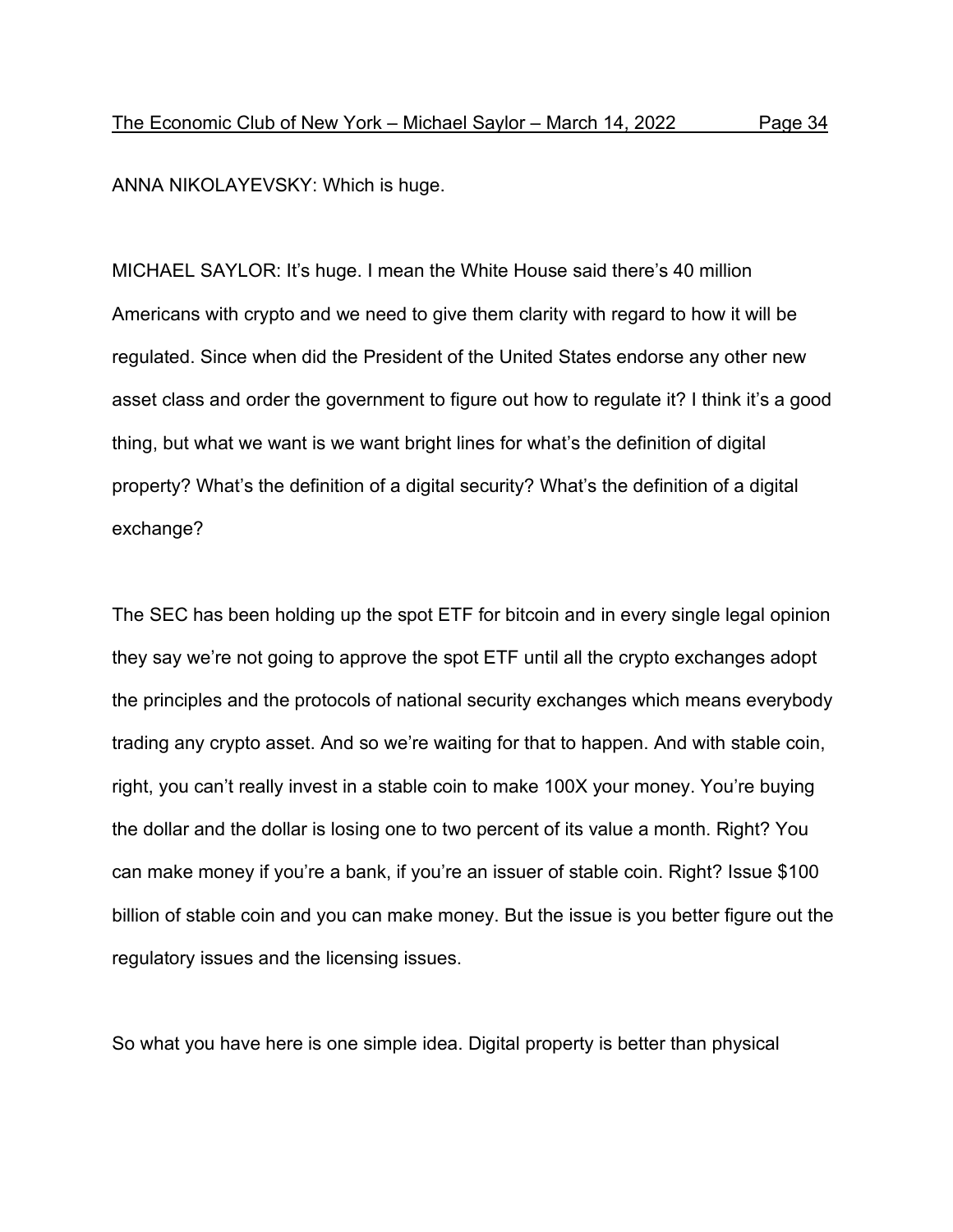property. A bunch of sexy ideas, DeFi is cool, stable coins are cool. They're going to change the world. We all know moving money at the speed of light and being able to trade every second against the counterparty that wants to give you the most money on a computer, that's a pretty good idea. We're just trying to sort through the regulatory issues and the compliance frameworks to get there. And so that's what I think.

ANNA NIKOLAYEVSKY: Michael, thank you. I think we're out of time. We could sit here for hours, but unfortunately, we're at the end.

MICHAEL SAYLOR: Thanks for your time today. I appreciate it.

ANNA NIKOLAYEVSKY: Thank you so much.

PRESIDENT BARBARA VAN ALLEN: So, Michael, Anna, that was just amazing. I think, I'm sure everybody here, and we have almost 100 people watching virtually, enjoyed it very much. I'm pleased to say we have a lot of additional prominent speakers coming up.

Just to name a few, Glenn Hubbard and Larry Summers will be coming back, I think for the fourth time, for a conversation where they share their points of view on important economic matters. That will be March, the 22<sup>nd</sup>. Esther George, the President and CEO